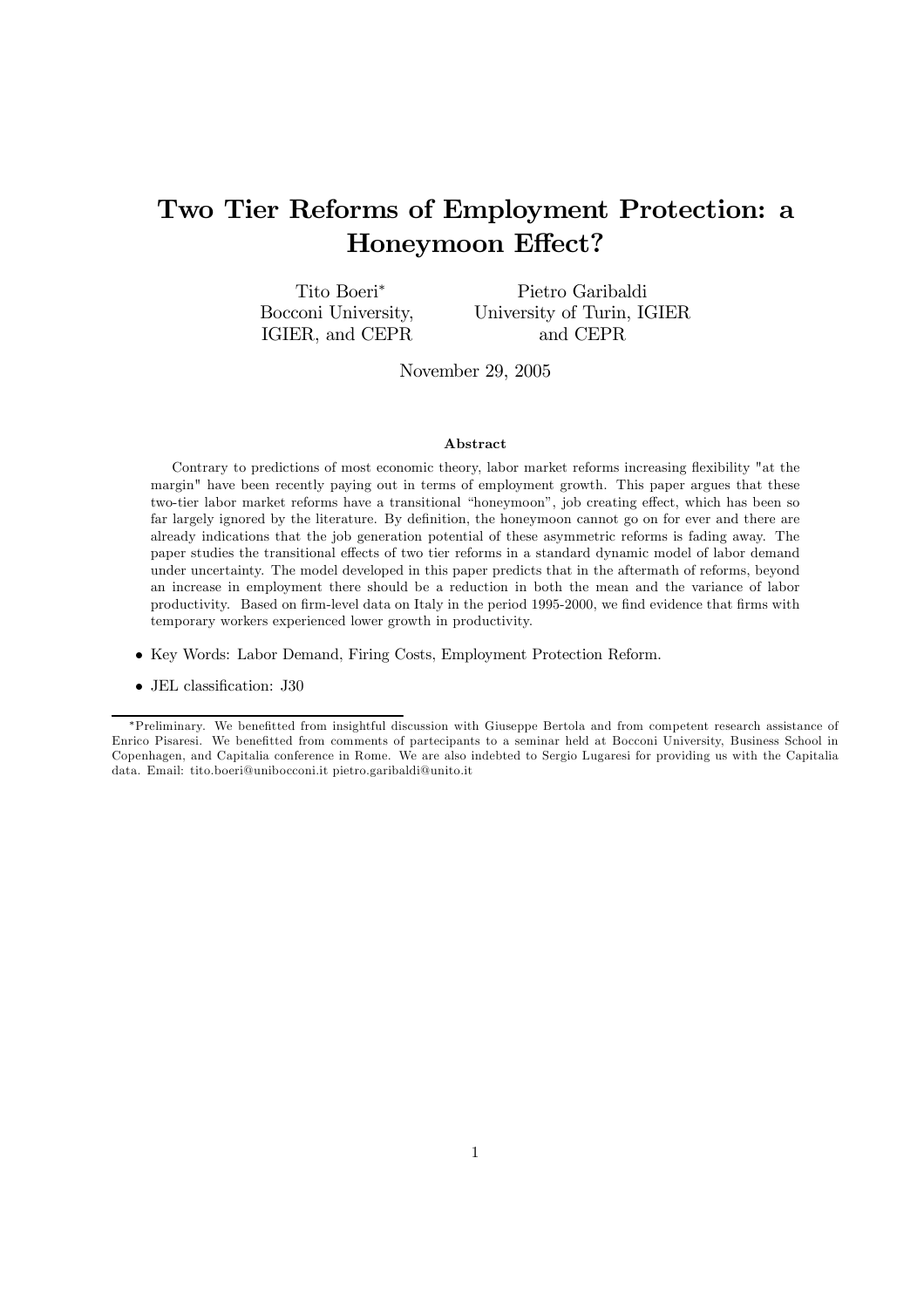# 1 Introduction

Over the last few years several European countries, and notably most Mediterranean countries (the so called Olive belt countries) experienced protracted employment growth despite moderate output growth. This performance stands in sharp contrast with the "jobless growth" of the eighties and mid nineties. While the charateristic of employment growth have been investigated in the literature, the current growthless job creation is a largely unrecorded. In particular, Garibaldi and Mauro (2002) found that the employment intensity of growth in Europe increased from the second half of the nineties, but to date no satisfactory explanation has been offered for this marked change.

In this paper we provide an explanation for growthless job creation, which is based on the asymmetric labor market reforms in the area of Employment Protection Legislation (EPL) carried out in several European countries in the 1990s. Such reforms gave rise to two-tier systems, as the increase labor market flexibility of several European countries, over and beyond Mediterranean countries, took place mainly through a series of marginal reforms that liberalised the use of fixed-term contracts leaving largely untouched the legislation applying to the stock of workers employed under open-ended contracts. After the reforms, the use of fixed term contracts for new hires, which had been largely restricted up to the early eighties in Spain and the early nineties elsewhere, become more and more flexible over time.

While the effects of EPL on labor demand have been thoroughly investigated, the literature has devoted much less attention to the analysis of the effects of such two-tier reform strategies. The traditional analysis goes back to the framework of labor demand under uncertainty pioneered by Nickell (1986) and extensively analysed by Bentolila Bertola (1990) and Bertola (1990). In general, one should not expect any sizeable permanent employment effect associated to EPL reforms. The reduction in EPL is bound to increase employment volatility over the business cycle, but should not have any obvious effect on average labor demand. This is because EPL affects both the creation and the destruction margins, incentives to hire and to dismiss workers, and there is no reason to believe a-priori that one effect could dominate the other. The political economics of marginal reforms has been extensively analysed by Saint-Paul (1997, 2000) who showed that marginal labor market reforms offer a viable mechanism to win the political opposition of insider workers. More recently, Blanchard and Landier (2002) argued that the macroeconomic effects of marginal flexibility may be perverse, since their key effect would work through high turnover in fixed-duration jobs, leading in turn to higher, not lower, unemployment. Similar results were obtained by Cahuc and Postel-Vinay (2002). While these studies focus mainly on the steady state effects of the reforms, little research has been carried out on the transitional dynamics of EPL reform, and no research at all on the productivity effects of reforms.

This paper looks empirically and theoretically into the temporary effects of marginal EPL reform. Theoretically, it focuses on a standard labor demand problem under uncertainty and argues that a move from a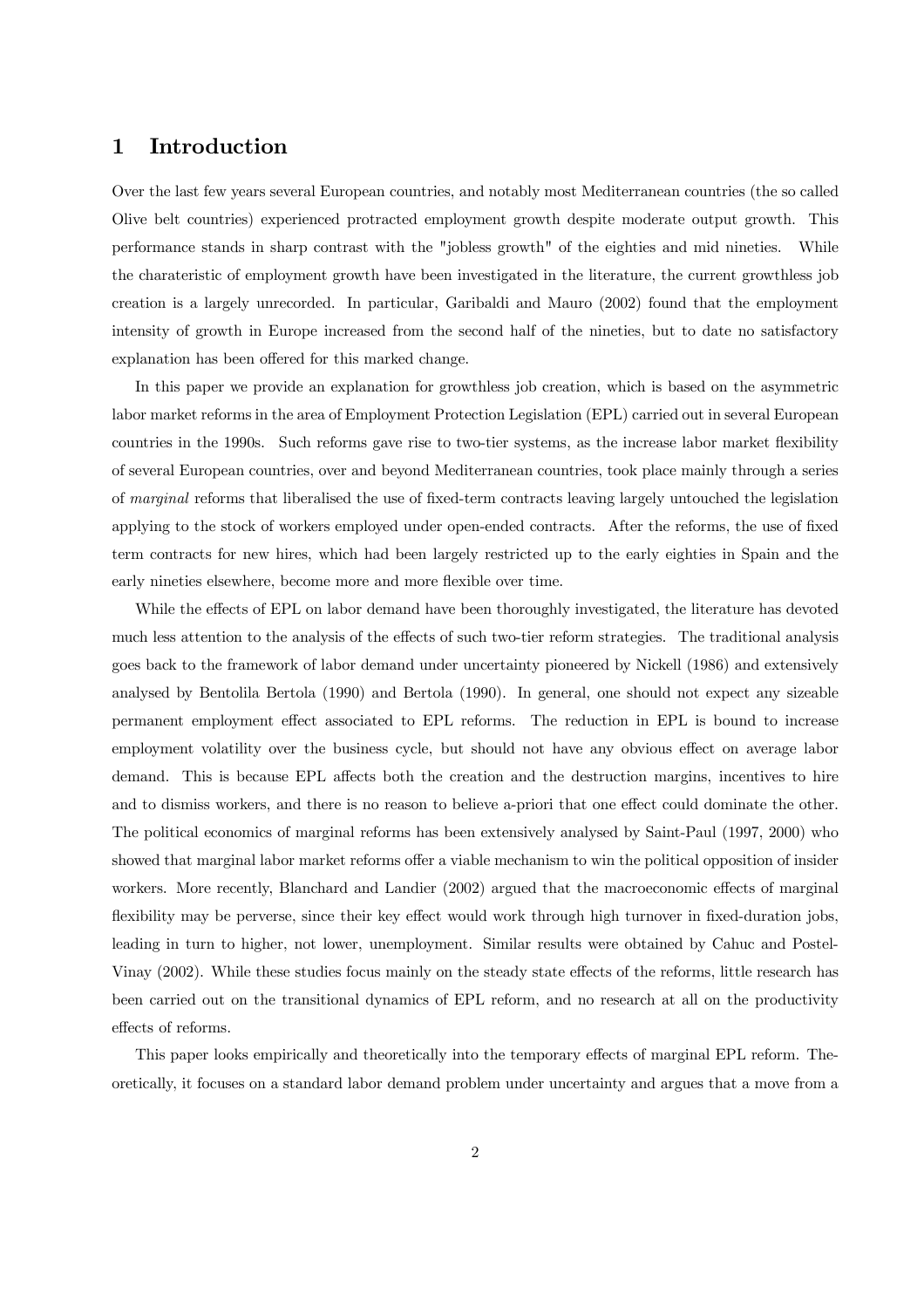fully rigid to a two-tier regime should indeed be associated with a temporary increase in employment, and a fall in average productivity. Empirically, it uses macro data to analyse the employment and output dynamics in several countries that experienced marginal EPL reforms, and micro data on a panel of Italian firms to look closely at the employment and output dynamics of the reform.

The results are as follows. Theoretically, the paper goes back to a pure labor demand framework, and solves a dynamic and stochastic labor demand problem with decreasing return to scale, natural turnover and large firing costs. In such a setting, employment dynamics is described by instantaneous hiring in favorable business conditions followed by optimal inertia through natural turnover in adverse business conditions. When temporary contracts are suddenly introduced, the firm exploits any hiring flexibility in good business conditions, but it does not exploit dowwnard flexibility in bad times, since it is constrained by the stock of insider workers. As a result, the lower the employment attrition, the larger is the employment increase during the transition. A honeymoon effect in employment emerges. Eventually, the employment gains are dissipated by the decline of insider workers. The model predicts also a fall in average productivity in the aftermath of the reform, as a consequence of decreasing marginal return. As the firm expands in good periods, its employment pool expands along a downward sloping labor demand, with additional workers that are less productive at the margin. In such a setting, average productivity should naturally fall eventually, as the firm gains also downward flexibility, inducing a fall in average productivity.

Empirically, we first provide the key macro facts of employment behaviour in countries that experience marginal reform. We find that countries having introduced flexibility of the margin experienced an increase in the employment content of growth. We also find that temporary contracts (including fixed-term contracts) accounted for a large component of the jobs created after the reforms. In the second part of the paper, we use firm-level data to assess some of the key empirical implications of our analysis. In particular we find that in the aftermath of the reforms at the firm level employment dynamics increased while average productivity declined. The behavious of the standard deviation of productivity is also consistent with the theoretical predictions. Finally, we also test the impact of temporary contracts on the productivity differences, and find a negative and significant effects, even when controlling for workforce education and sectoral dummies.

The paper proceeds as follows. Section 2 presents the basic stylized facts of employment and output dynamics in countries that experienced marginal labor market reform. Section 3 presents the main theoretical intuition in a toy model of labor demand without attrition, while Section 4 presents the more general dynamic model and performs a set of simulations. Section 5 uses micro data on a panel of Italian firms to look at some empirical implications of the model.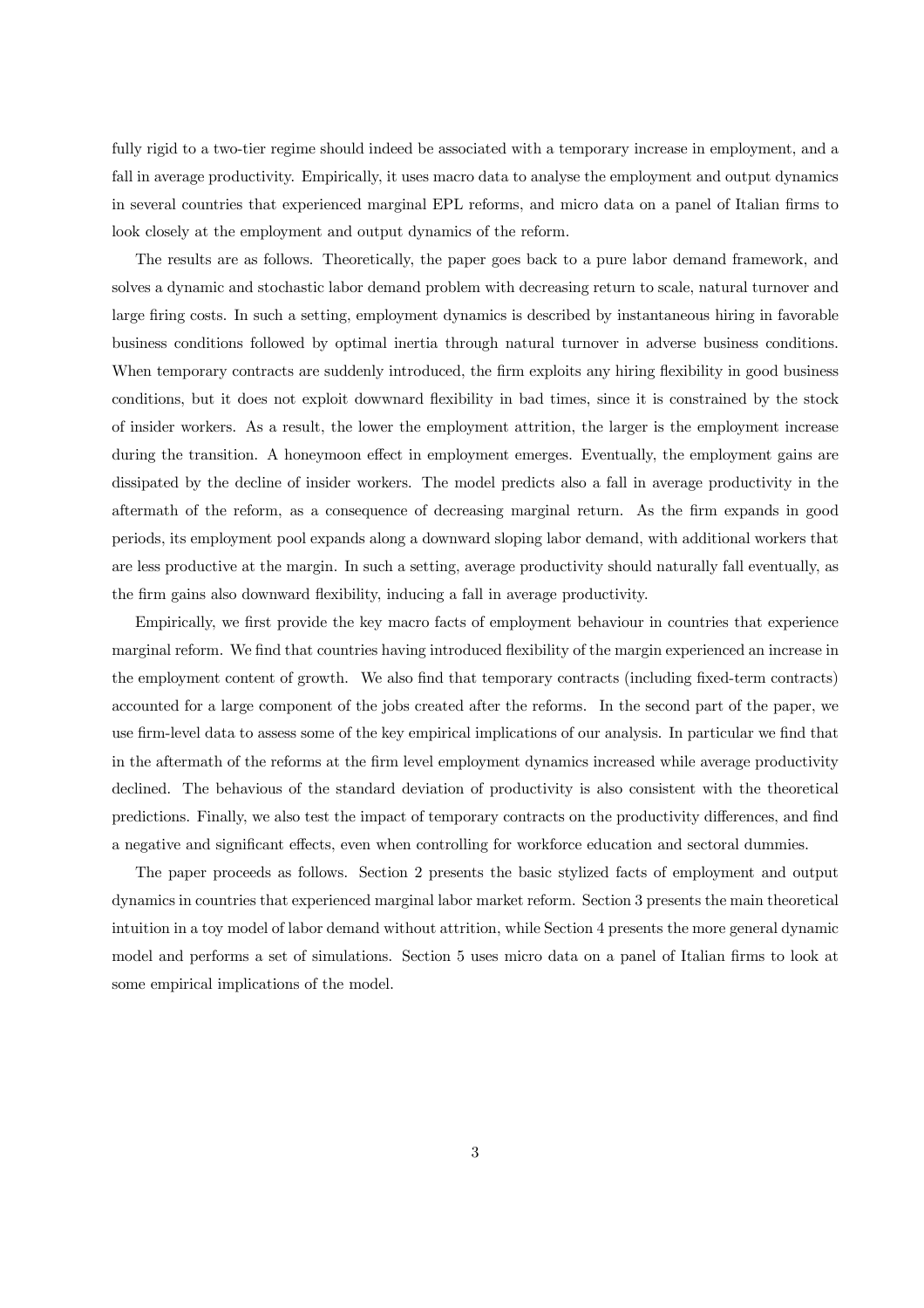# 2 Employment Gains and Marginal Reforms: The Basic Facts

Economic theory on the effects of Employment Protection Legislation yields predictions as to labor market adjustment in environments having a varying strictness of EPL involving all workers. However, many EPL reforms are asymmetric in that they change regulations only for a subset of the eligible population. As discussed extensively by Saint-Paul (1997), this unbundling of reforms is a viable strategy when there are strong political obstacles to reforms.

This asymmetric institutional transformation is well characterised by Figures 1 and 2. The first analyses the evolution of an OECD indicator of the strictness of EPL (OECD, 2004) for regular workers since the late 1980s and up to 2003. The second figure concerns the evolution of regulations on fixed-term contracts over the same time-period. As shown by the charts, a very few countries are located below the bisecting line through the origin in the first figure, suggesting that norms on regular workers were not changed, while quite many countries liberalised regulations on fixed-term contracts. A few of these countries, namely Belgium, Italy, The Netherlands, Sweden as well as Spain and Portugal up to the mid-1990s reduced their EPL following precisely this two-tier strategy, that is, kept EPL for regular workers unchanged and liberalised temporary contracts. Portugal and Spain more recently also reformed "regular contracts", and Spain tightened regulation on fixed-term contracts (contractos temporales) moving away from this dual regime approach.

There are a three stylized facts on the aftermath of these reforms.

- 1. Employment increased after the reforms.
- 2. The employment content of growth increased (involving a declining labor productivity growth).
- 3. The contribution to employment growth of temporary contracts (mainly, but only, fixed-term contracts) varied between 35% to more than one-hundred per cent (it occurred even in countries where regular contract declined).

Figure 4 characterises employment and output behavour after the reforms in the countries implementing this dual-track strategy. Reforms liberalising fixed-term contracts are denoted by vertical continuous lines<sup>1</sup>, while reforms moving in the opposite direction are denoted by dotted lines. A number of regularities seem to emerge from this analysis. The first fact is that all of these countries experienced positive employment growth in the aftermath of reforms. The reforming Olive Belt countries (Italy, Spain and Portugal) in particular moved from negative to positive employment growth. More important still, employment growth generally outpaced output growth often inverting a trend of rising labor productivity. The increase in the employment content of growth is further documented by Table 18 in Annex 2, providing rolling apparent elasticities of employment to output. The experience of Spain, the country with the longest record in this

<sup>1</sup> The dates were located by using the frdb inventory of social policy reforms (see www.frdb.org for details).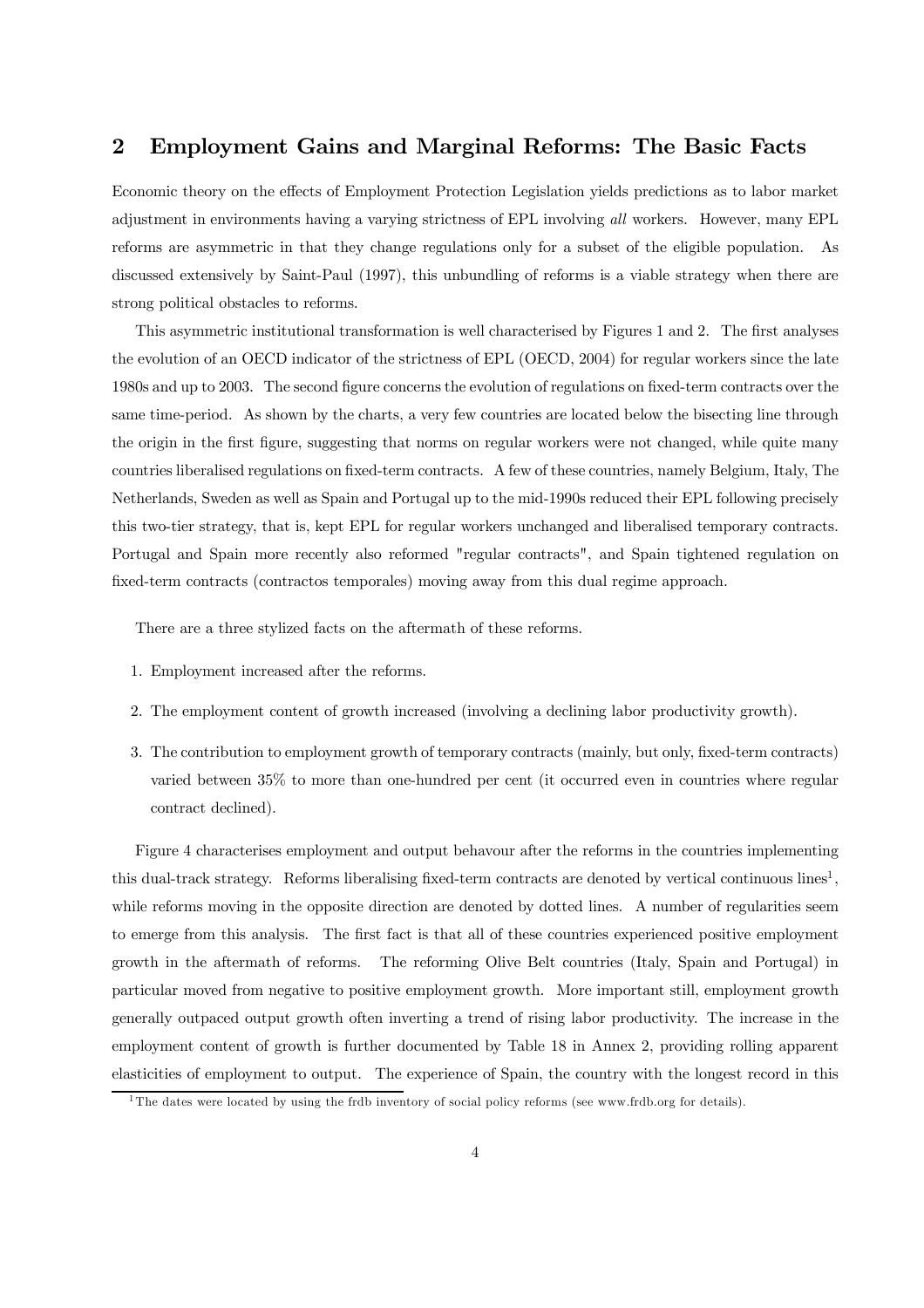

Figure 1: Index of regulation of regular employment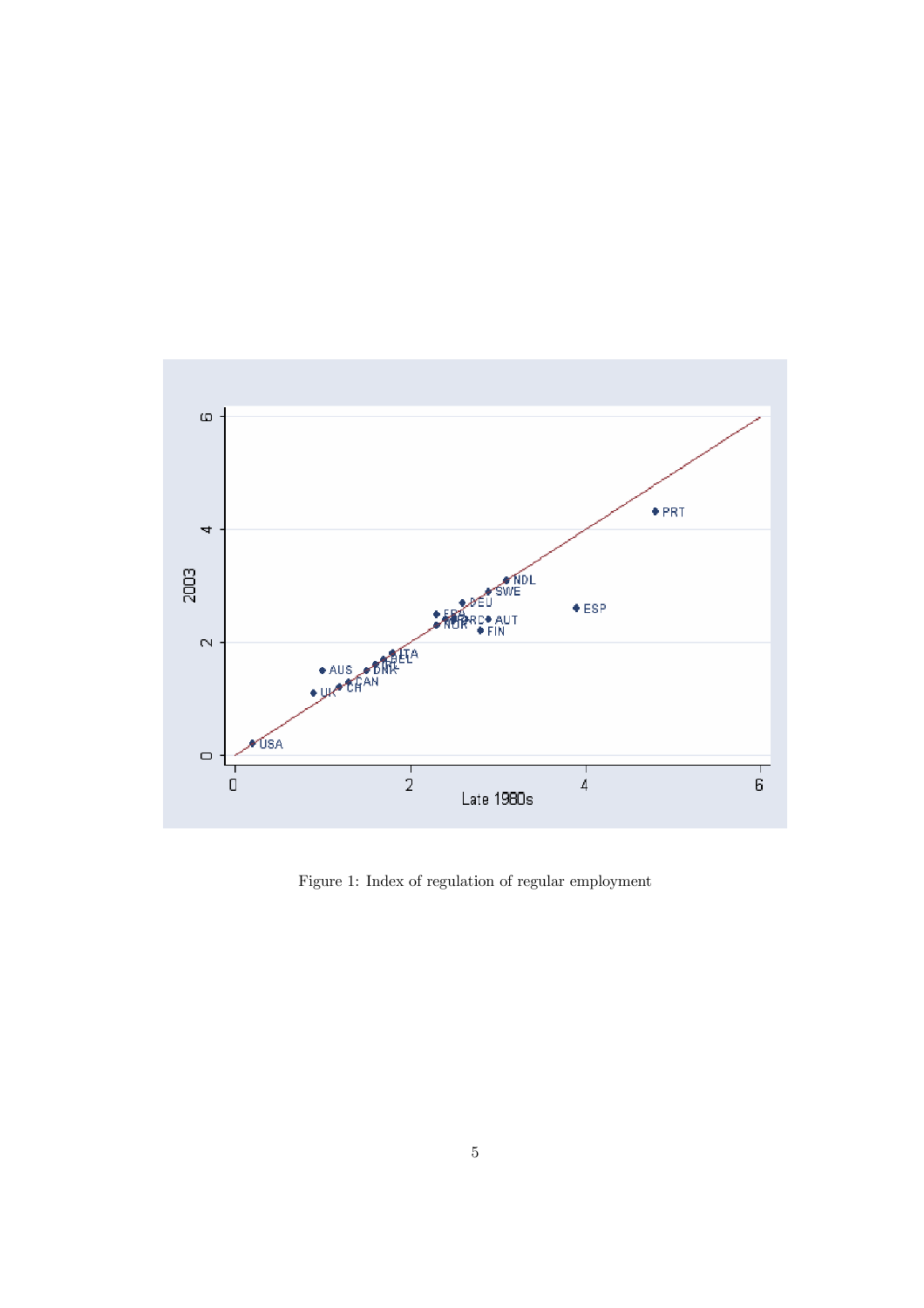

Figure 2: Index of regulation of fixed-term contracts

|             |        | Pre Reform     | Post Reform |                |  |
|-------------|--------|----------------|-------------|----------------|--|
|             | Period | Average Growth | Period      | Average Growth |  |
| Belgium     | 92-96  | 0,91           | $97-04$     | 0,98           |  |
| Spain       | 81-85  |                | 85-04       | 3,07           |  |
| Italy       | 92-96  | $-0,24$        | $97-04$     | 1,29           |  |
| Netherlands | 92-97  | 1,11           | 98-04       | 1,09           |  |
| Portugal    | 92-95  | $-0.3$         | 97-04       | 1,7            |  |
| Sweden      | 95-96  | $-0.77$        | $97 - 04$   | 1,19           |  |

Source: European Commission and fRDB database

Figure 3: Employment Growth Before and After the Reform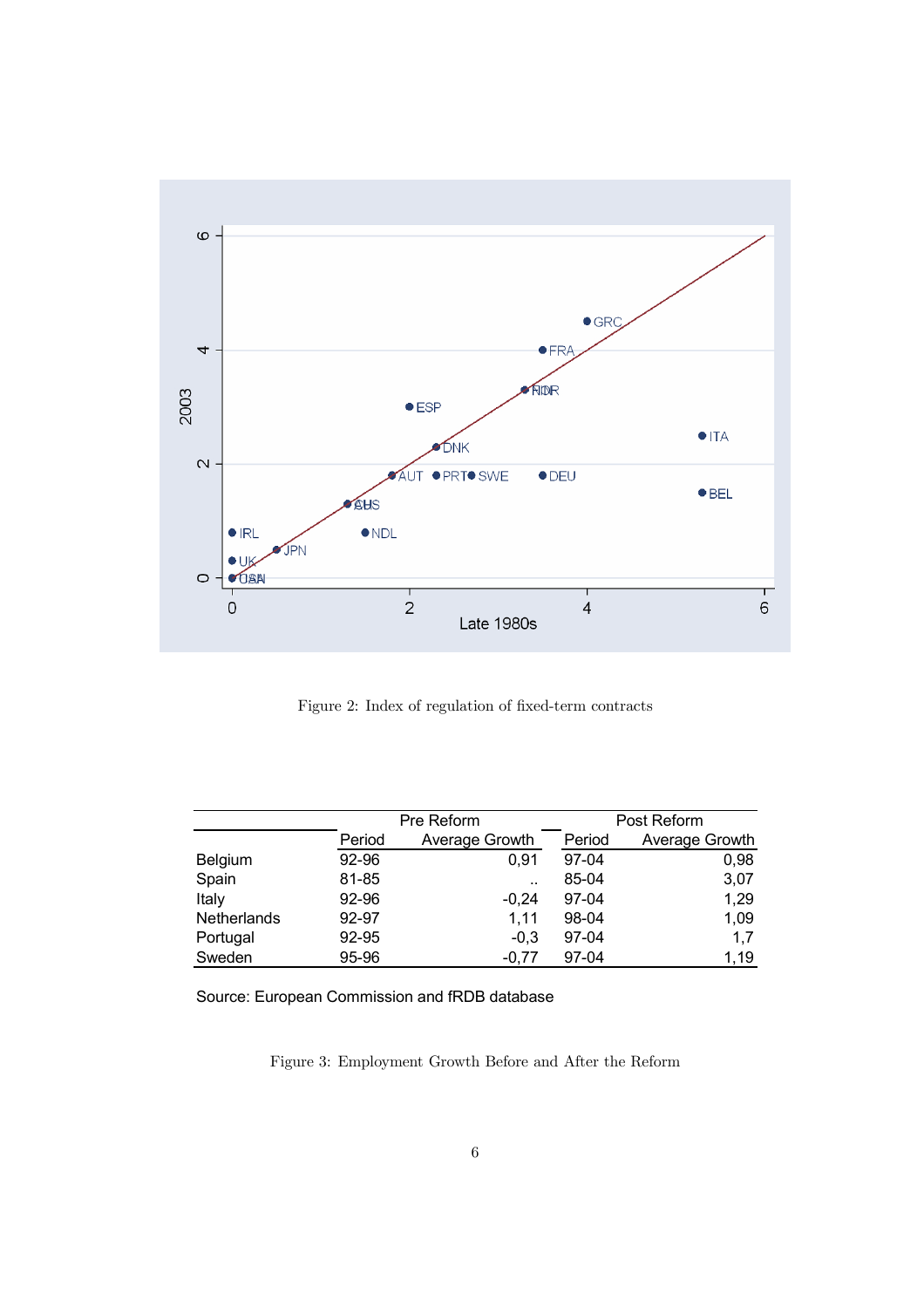

Figure 4: Evaluations of employment and output

two-tier reform strategy however suggests that the effect of reform of employment growth tend to fade away over time.

Table 2 points out another common denominator of these country experiences, namely the strong contribution offered by temporary contracts (including fixed-term contracts, according to the definition provided by Eurostat) to job creation after the reforms: in Spain the increase of the stock of "temporary workers" was almost 2,5 times larger than the increase in the overall stock of jobs, pointing to strong substitution of permanent with fixed-term contracts. In the other countries liberalising less than Spain the use of these contractual types, the contribution of temporary contracts to job creation is of the order of 35 to 60 per cent. Notice further that The Netherlands is the only country where employment growth did not accelerate after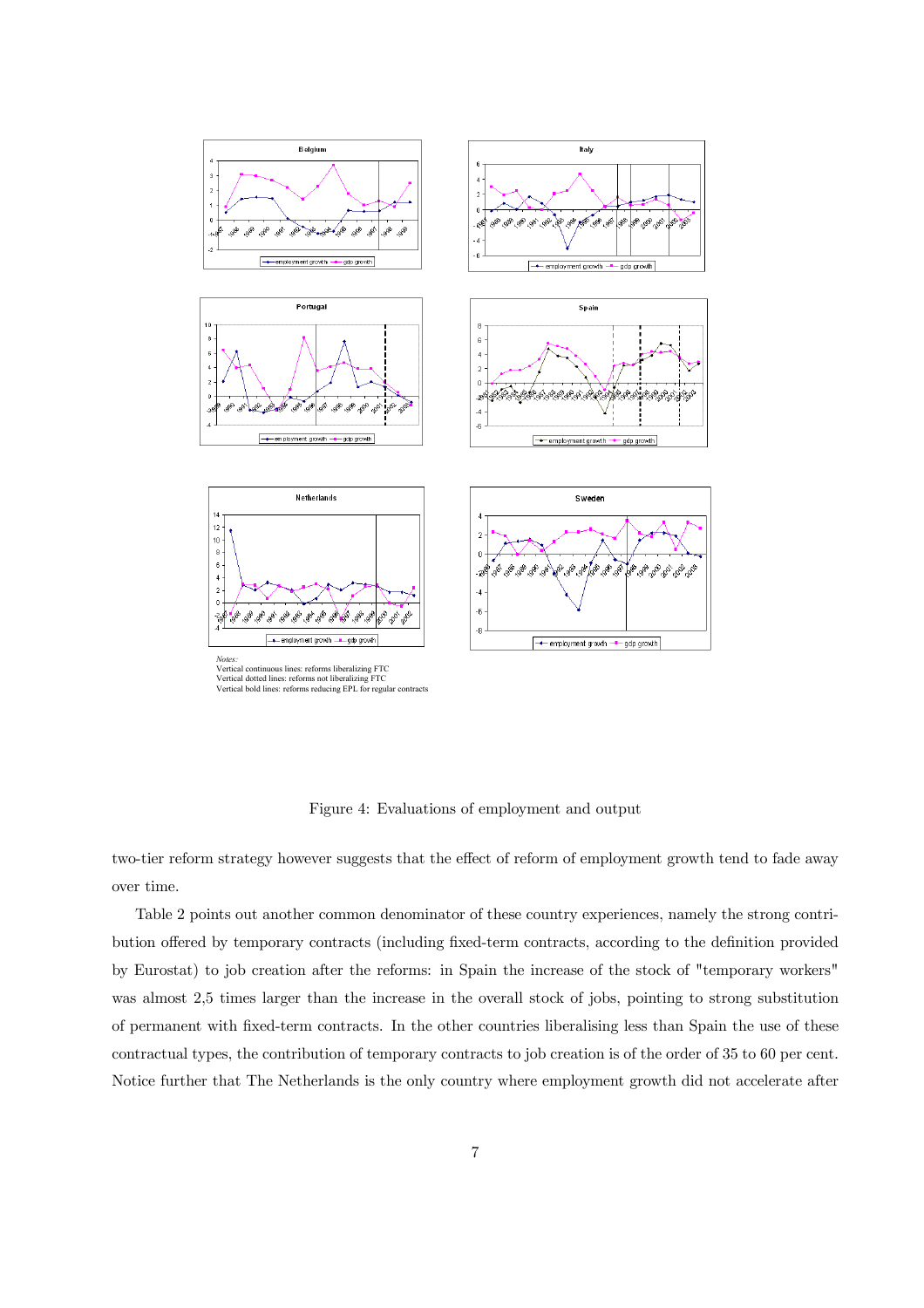the reforms (the growth rates reported in parentheses). This is because this country had already embarked on a large scale substitution of full-time with part-time jobs in the decade before the reforms of EPL. Notice that employment growth was not concentrated in low educated positions. With the exception of Portugal, Eurostat (2005) records a decline in the total number of employed persons with primary or lower educational attainments. This is relevant in discussing the labor productivity developments in the various countries.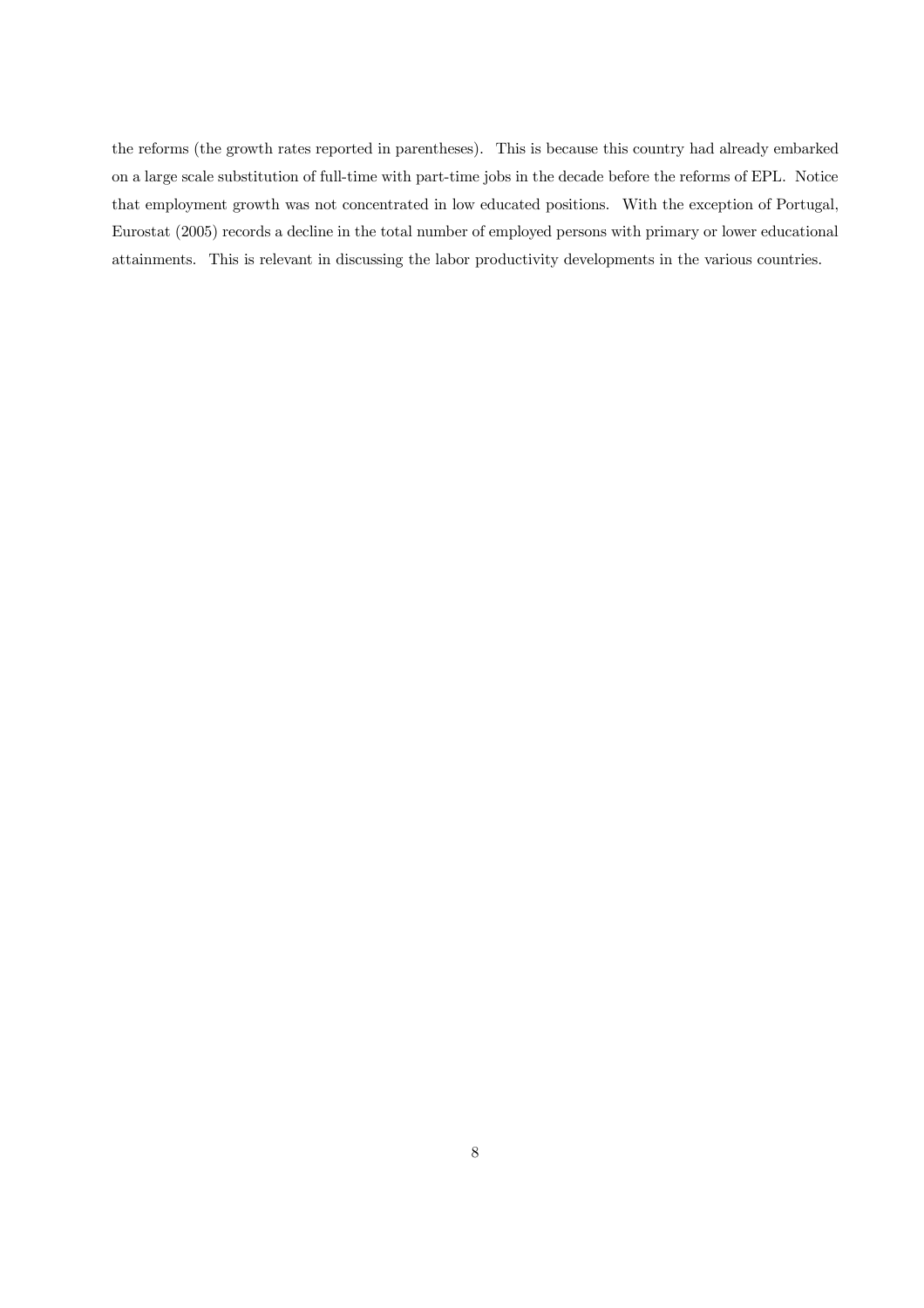| Contribution to Employment Growth of Temporary |                   |                  |  |  |  |  |
|------------------------------------------------|-------------------|------------------|--|--|--|--|
|                                                | Pre Reform        | Post Reform      |  |  |  |  |
| <b>BELGIUM</b>                                 | pre $(1987-1996)$ | post (1997-2004) |  |  |  |  |
| $\Delta E^{(1)}$                               | 318000 (0.92)     | 301000 (0.98)    |  |  |  |  |
| $\Delta E$ Temp                                | 27000 (1.72)      | 108000 (0.37)    |  |  |  |  |
| $\Delta E$ Temp/ $\Delta E$ (%)                | 8.49              | 35.88            |  |  |  |  |
| <b>SPAIN</b>                                   | pre (1981-1986)   | post (1987-1995) |  |  |  |  |
| $\Delta E$                                     | $-586000 (-0.70)$ | 852000 (0.68)    |  |  |  |  |
| $\Delta E$ Temp                                | 1226000 -         | 2033000 (15.69)  |  |  |  |  |
| $\Delta E$ Temp/ $\Delta E$ (%)                |                   | 238.62           |  |  |  |  |
| <b>ITALY</b>                                   | pre $(1987-1996)$ | post (1997-2004) |  |  |  |  |
| $\Delta E$                                     | $-563000 (-0.25)$ | 2107500 (1.30)   |  |  |  |  |
| $\Delta E$ Temp                                | 387000 (5.31)     | 728420 (7.71)    |  |  |  |  |
| $\Delta E$ Temp/ $\Delta E$ (%)                |                   | 34.56            |  |  |  |  |
| <b>NETHERLANDS</b>                             | pre $(1987-1998)$ | post (1999-2004) |  |  |  |  |
| $\Delta E$                                     | 1557000 (2.22)    | 500750(1.1)      |  |  |  |  |
| $\Delta E$ Temp                                | 352000 (6.62)     | 241000 (4.99)    |  |  |  |  |
| $\Delta E$ Temp/ $\Delta E$ (%)                |                   | 48.13            |  |  |  |  |
| <b>PORTUGAL</b>                                | pre $(1987-1995)$ | post (1996-2004) |  |  |  |  |
| $\Delta E$                                     | $-124000(-0.39)$  | 683080 (1.71)    |  |  |  |  |
| $\Delta E$ Temp                                | $-272000(-6.62)$  | 403830 (12.94)   |  |  |  |  |
| $\Delta E$ Temp/ $\Delta E$ (%)                |                   | 59.12            |  |  |  |  |
| <b>SWEDEN</b>                                  | pre $(1987-1996)$ | post (1997-2004) |  |  |  |  |
| $\Delta \text{E}$                              | $-63000(0.78)$    | 373000 (1.19)    |  |  |  |  |

Source: Eurostat

Employees with temporary contracts are those declare themselves as having a

fi xed term em ploym ent contract or a job w hich will term in ate

if certain objective criteria are met such as completion of an assignment or return of the

em ployee who was tem porarily replaced.

( 1 ) A varage yearly rate in parentheses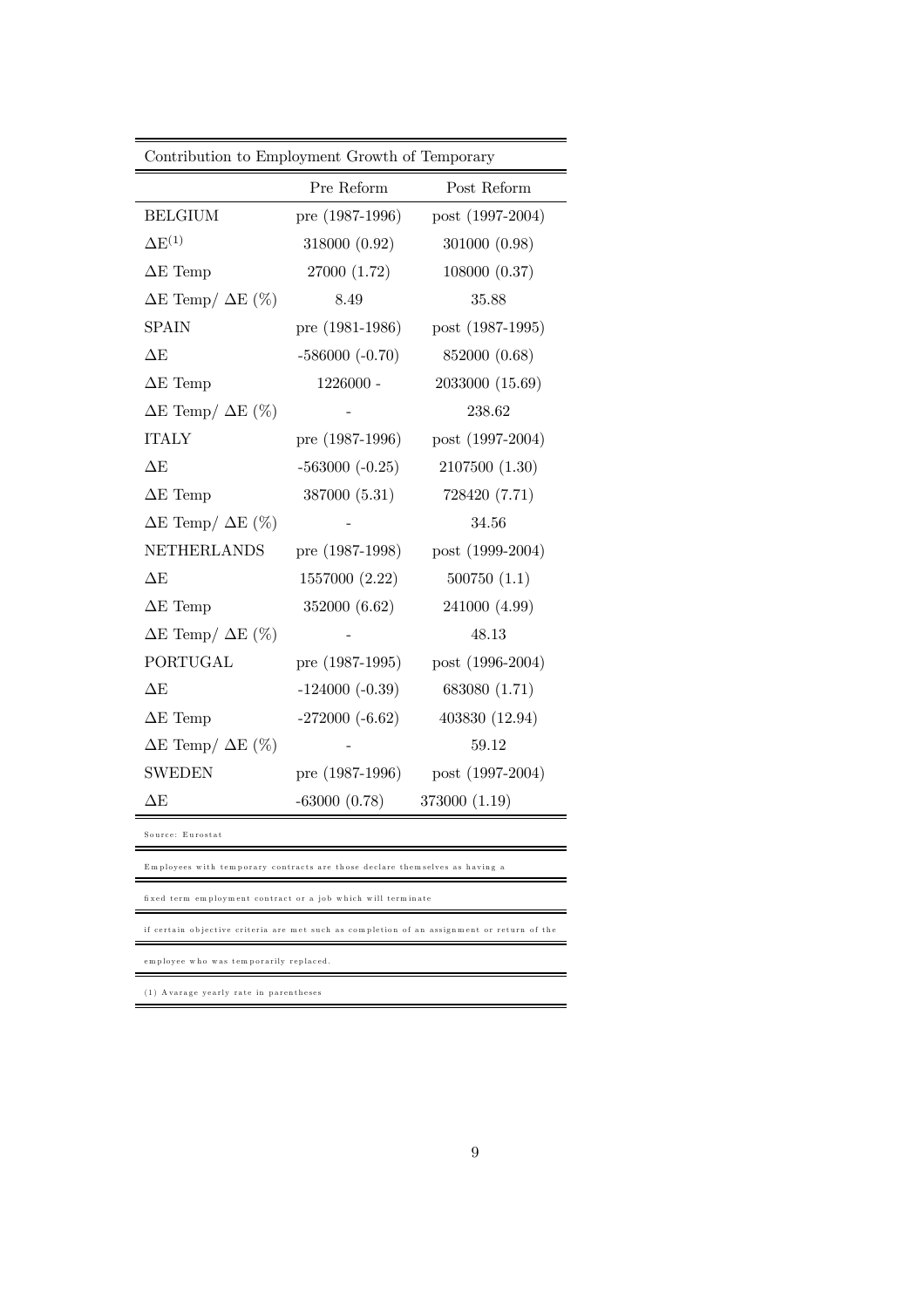# 3 Marginal Reforms in a Toy Model of Labor Demand

### 3.1 Permanent Contracts with Fixed Wages

We first work with a very simple model without attrition and discounting, in the spirit of Schivardi (2000) and Garibaldi (2006). The model is studied in Garibaldi (2006). The toy model, albeit too simplistic, allows us to derive the intuition to our main results, that will be more formally derived in the the dynamic model presented in the next section.

• Labor is the only factor of production. There are decreasing returns to scale and the production function is

$$
y = A^i \log l,
$$

where  $l$  is labor,  $y$  output and  $A_i$  is the productivity level;

- There are business fluctuations in the productivity at the firm;  $A^i$  assumes only two values  $A^h > A^l$ . Shocks to the productivity are *i.i.d.* In every period there is a probability p that productivity be equal to  $A<sup>h</sup>$  and a probability  $1 - p$  that productivity be equal to  $A<sup>l</sup>$ ; we refer to periods in which the productivity is  $A^h$  as good times, while periods in which the productivity is equal to  $A^l$  are bad times. Fluctuations in  $A_i$  are akin to fluctuations in the marginal product
- In the toy model there is neither discounting (at rate  $r > 0$ ) nor natural turnover (at rate  $\delta$ )
- The wage is fixed and equal to  $w$  and the price that the firm charges for simplicity is set equal to 1 and does not change between good and bad times.
- The key firm decision is the quantity of labor to be hired.
- We consider initially two different scenarios under which the firm operates. The flexible/temporary regime and the rigid regime
- In the *flexible regime*, hiring and firing can take place at no cost, and the firm can choose its employment level after observing the realization of the value of A. The firm in the flexible regime hire workers on a temporary basis and can freely dismiss workers at no costs.
- In the *rigid regime*, the firm can only choose the average employment, and the firm can offer only permanent contracts that can never be broken. Firing is unboundly expensive.
- In the next section we consider an additional regime, mainly the *buffer regime*, which involves the possibility that the firm combines temporary and permanent contracts.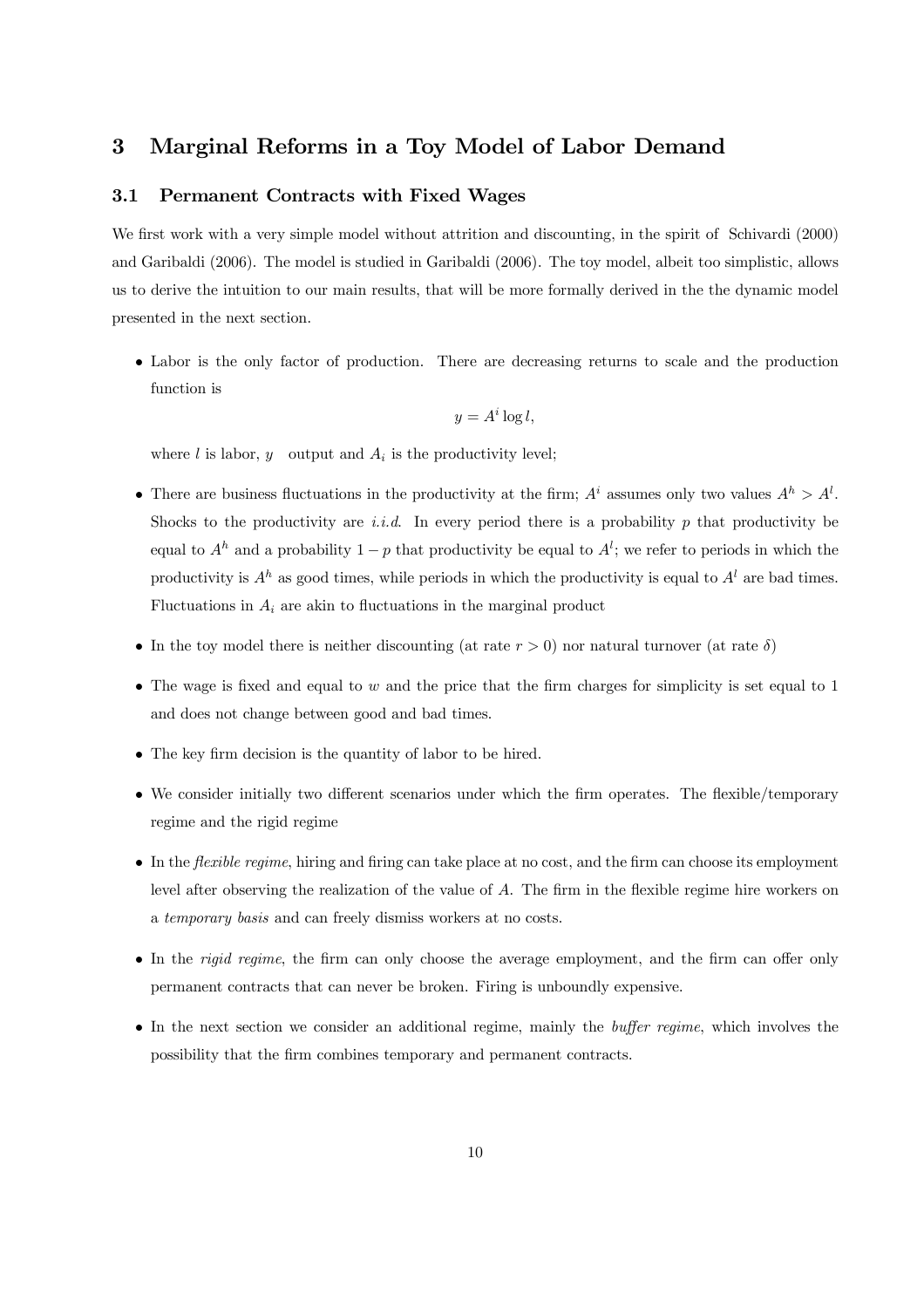Flexible Regime or First Best. Let's first consider first the behavior of the firm if there were no restrictions on the type of contracts and the firm could choose employment after observing the productivity level. Optimal employment in this case would be simply the textbook static problem of labor demand, with the wage rate equal to the marginal product so that

$$
l = \begin{cases} \frac{A^l}{w} & \text{if } A = A^l\\ \frac{A^h}{w} & \text{if } A = A^h \end{cases}
$$

The flexible firm chooses the level of employment after having observed the level of productivity. Since the wage is fixed and equal to w, the flexible firm will fire (hire)  $\Delta l = \frac{A^h - A^l}{w}$  when the economy moves from high (low) productivity to low (high) productivity. Because the economy experiences, on average, a fraction p of high productivity periods and a fraction  $(1 - p)$  of periods of low productivity, the average employment in the long run will be

$$
\bar{l}^F=\frac{(1-p)A^l+pA^h}{w}
$$

Rigid Regime. Let us now examine the behavior of the firm when it is forced to hire only permanent contracts that can never be broken. The rigid firm can only choose the employment that maximizes the expected value of the profits. This implies that the employer  $R$  will solve the following expected profit maximisation problem

$$
\Pi^R = Max_L \left\{ [(1-p)A^l + pA^h] \log l - w \right\}.
$$

The first order conditions allow to derive the value of employment in the rigid country R. as

$$
\bar{l}^R = \frac{(1-p)A_L + pA_H}{w}
$$

The value  $\bar{l}^R$  is some average between the level of employment in the flexible country during the expansions and its level during recessions. Moreover,  $\bar{l}^R$  coincides with  $A^l/W$  if the economy is always in low productivity  $(p = 0)$ . If layoffs are not allowed, the firm in the rigid regime does not experience any fluctuation as a result of variations in the productivity level.

We are now in the position to derive three important empirical implications on the effect of the employment protection regimes.

- Implication 1: the average employment of the rigid regime is the same as in the flexible regime
- Implication 2: the volatility of employment is higher in the flexible regime.
- Implication 3: the firm in the flexible regime is more efficient and makes more profits.

Implication 1 is immediately verified. We have seen that  $\overline{L}^R = \overline{L}^F$ , or that average employment in the flexible regime is the same as in the firm in the rigid environment. Implication 2 is also easy to show. By construction, in the  $R$  economy there are no employment variations, while the  $F$  economy fires (hires)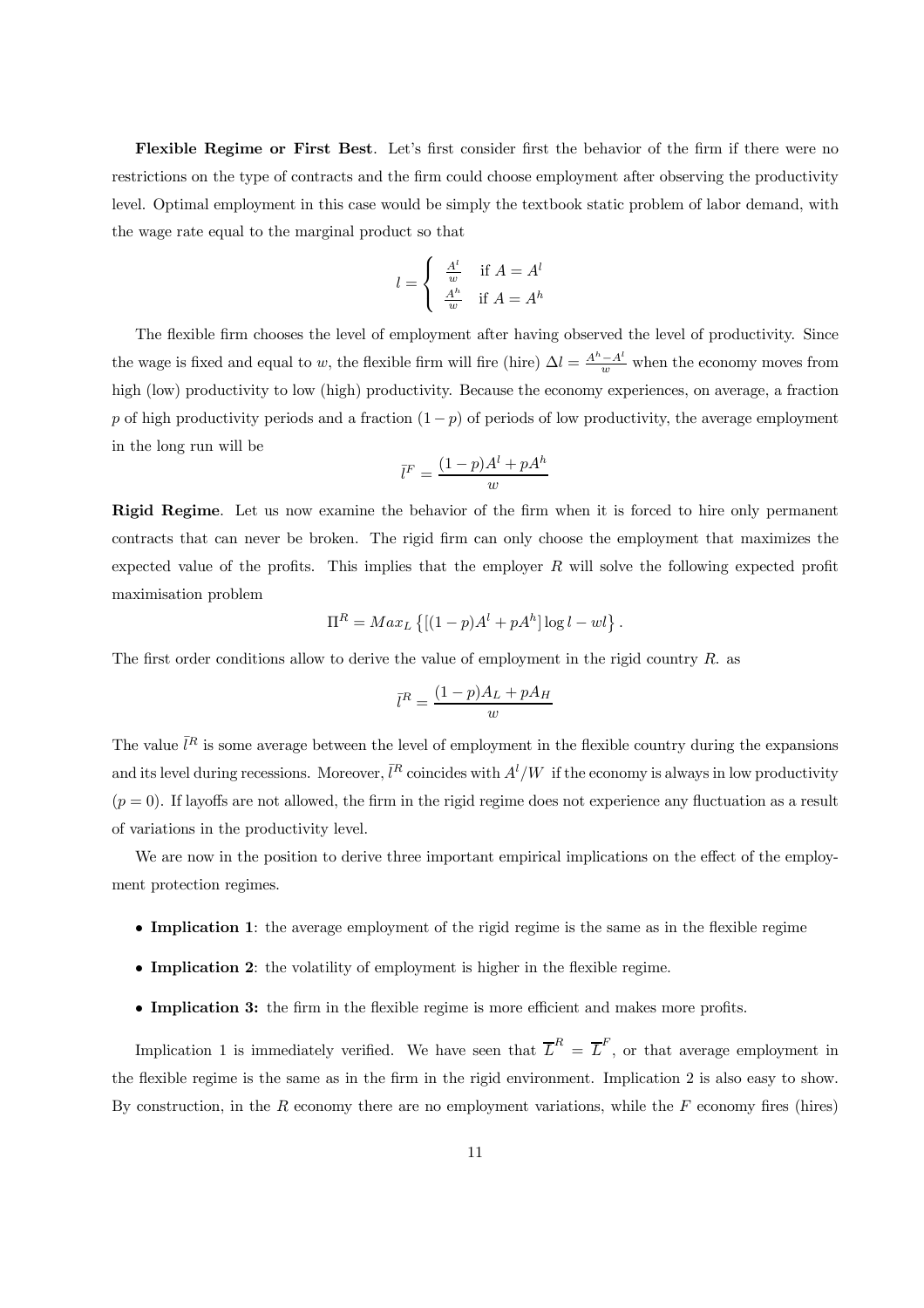

Figure 5: Employment in Flexible and Rigid Regime

 $\Delta L = \frac{A^h - A^l}{W}$  labor when the economy moves from high (low) productivity to low (high) productivity. Implication 3 is also easy to demonstrate. It is enough to realize that the employment level chosen by the F employer in each period is the only level that maximizes profits in each period. Consequently, in each period profits are higher in the flexible regime. With the same level of employment, the firm is able to make, on average, a higher level of profits. In other words, the firm in the flexible regime is more efficient.

# 3.2 Flexible Contracts with a Stock of Insiders

Let us now consider a change in regime. Starting from the rigid setting, we let the firm enjoy a first degree of marginal flexibility. We assume that unexpectedly the firm can hire and fire workers on a temporary basis, but, at the same time, it cannot break the existing stock of permanent contracts. In reality, such contracts do expire thorugh natural turnover, but we first assume that this possibility is not available to the firm.

Formally, we have a stock of permanent workers equal to  $l^R$  that can never be broken and are a constraint to the firm. If the firm has suddenly the option to have temporary workers, the firm should exploit this possibility. The firm in good times should hire temporary workers up to the optimal employment level in good times, and dismiss such workers in bad times. Three key results emerge

- Average Employment Increases Permanently
- Average Productivity Falls Permanently
- Average Profits Increase Permanently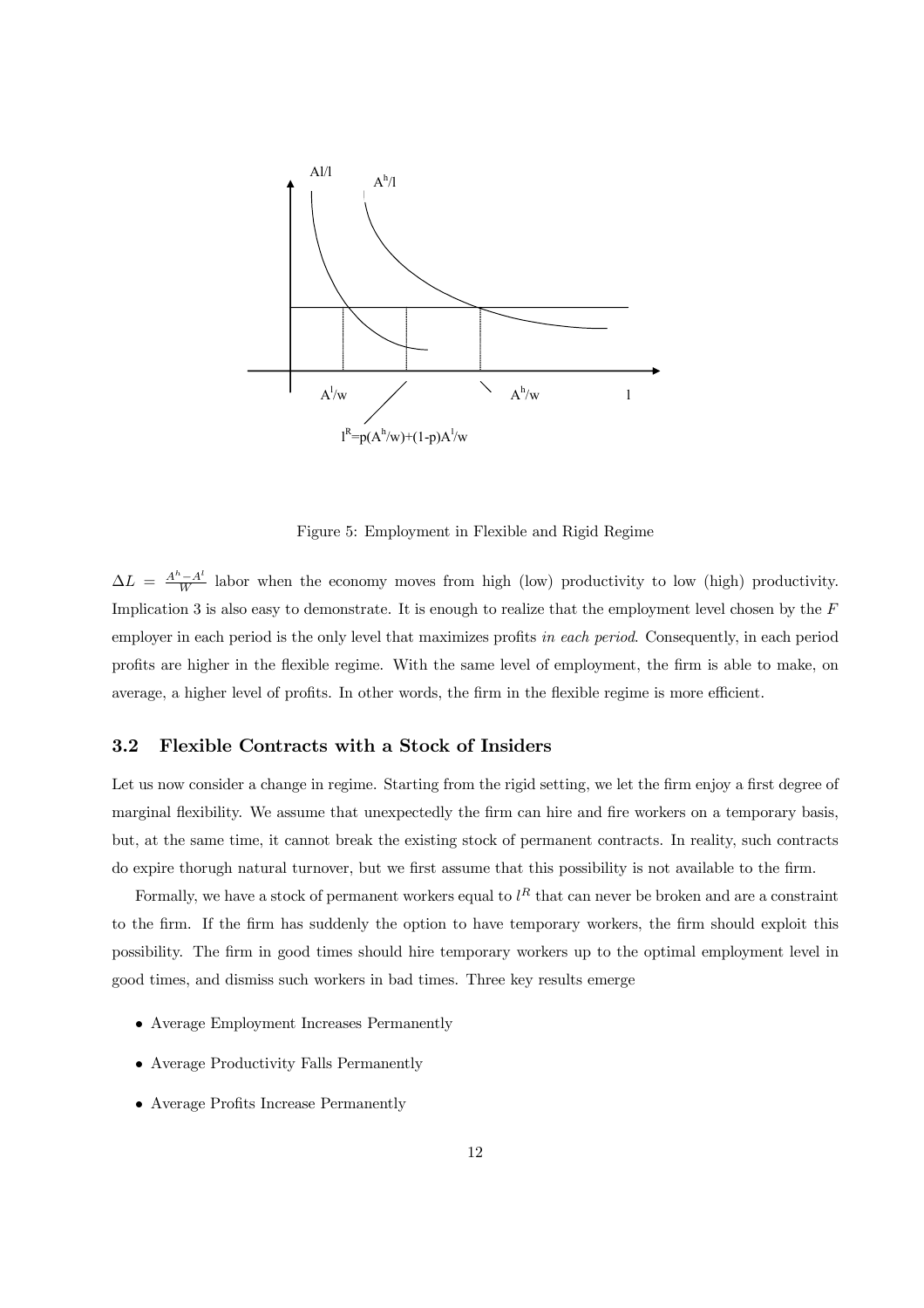

Figure 6: Average Productivity with a Two Tier Reform

The results are easy to establish. The stock of temporary contracts in good times is given by

$$
l^{temp} = \frac{(1-p)(A^h - A^l)}{w}
$$

so that average employment  $l^w$  is given by  $l^w = l^r + p l^{temp} = \frac{A^h}{w}$ 

The results on average productivity

$$
(\frac{y}{l})^R = \frac{pA^h \ln l^R + (1-p)A^l \ln l^R}{l^R}
$$

while

$$
(\frac{y}{l})^{W} = (1-p)\frac{A^{l} \ln l^{R}}{l^{R}} + p\frac{A^{h} \ln \frac{A^{h}}{w}}{\frac{A^{h}}{w}}
$$

For  $(\frac{y}{l})^R > (\frac{y}{l})^W$  it is necessary that

$$
\frac{\ln L^R}{L^R} > \frac{\ln \frac{A^h}{w}}{\frac{A^h}{w}}
$$

which is satisfied as long as  $\frac{A^h}{w} > e$ . The figure below provides a graphical representation of this result

The results on profits are also self-evident. Since the firm enjoys the maximum profits in good times and get in bad times the same profits as in the traditional regime.

# 4 The Honeymoon Effect in a Dynamic Model with Attrition

Now the sequence of events and the decision rules are as follows: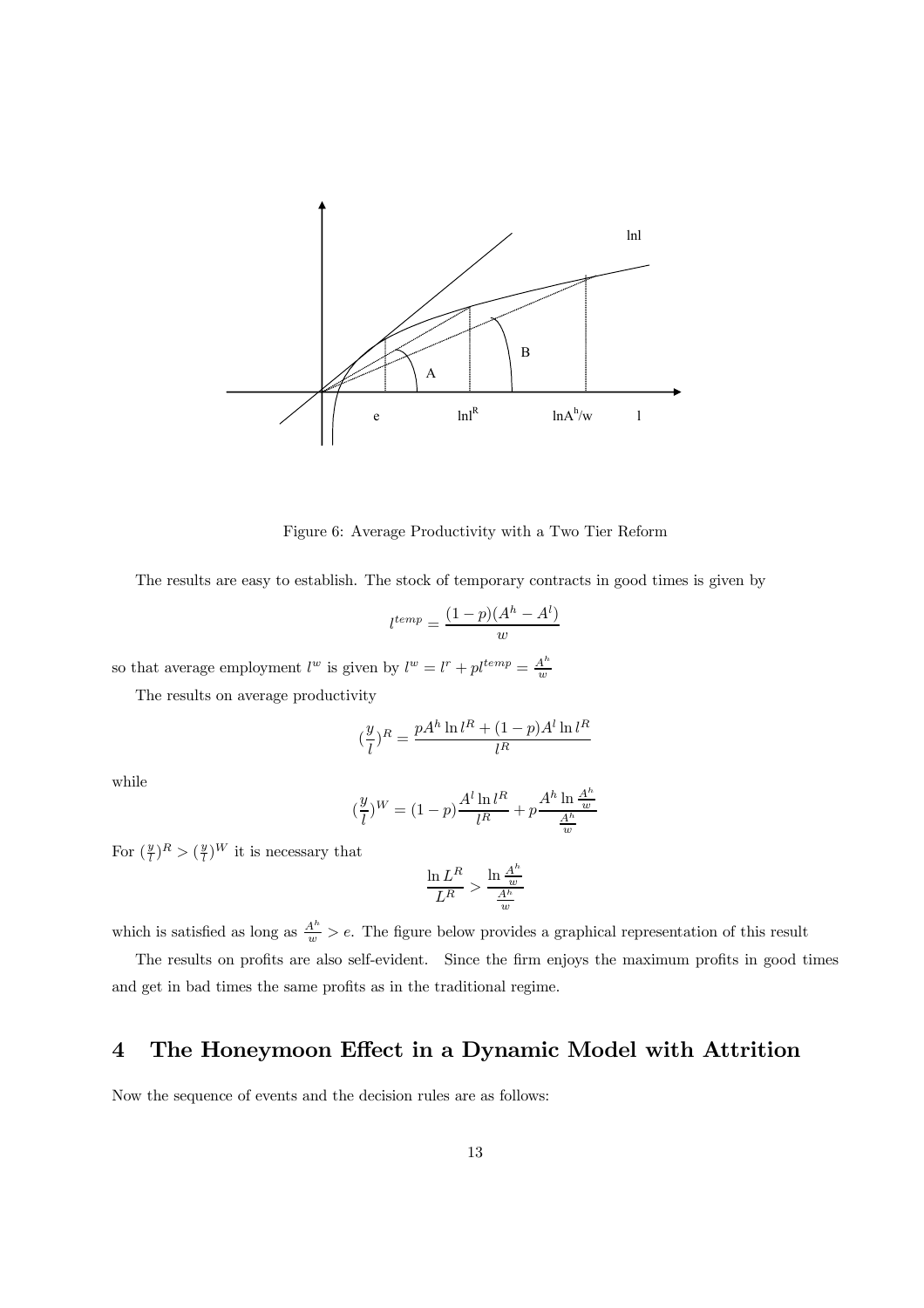- At t the firm observes the productivity state  $A_t$  which is and iid shock taking two values  $A_t = A^h$  and  $A_t = A^l;$
- Conditional on observing  $A_t$  the firm then decides on hiring and firing;
- Firing is initially impossible, or it is so costly that it never happens in equilibrium;
- There is, however, employment attrition at rate  $\delta$ , where  $\delta$  is the spontaneous (and costless) attrition of additional employment through quits and retrirements;
- Firm employment decisions are governed by the expected present discounted profits of a an additional unit of labor. Formally, labor's marginal contribution to expected profits is given by

$$
V(l_t, A_t) = E_t[\sum_{\tau=t}^{\infty} \left(\frac{1}{1+r}\right)^{\tau-t} \left(\frac{1}{1+\delta}\right)^{\tau-t} \left(\frac{A_t}{l_t} - w\right)]
$$

In general, if  $F$  is the fixed cost of shedding labor, the employment dynamics is described by the following inequalities

$$
-F \le V(l_t, A_t) \le H
$$

with  $V() = H$  when it is optimal to hire and  $V = -F$  when it is optimal to fire. Conversely, when V lies inside the boundaries of  $F$  and  $H$  inaction is the optimal labor demand, and the firm let employment adjust through natural attrition. In our model there are no hiring costs so that  $H = 0$ , and F is arbitrarily large (so that it is never optimal to fire).

Under our very specific productivity shocks, with only two values of the productivity parameter  $A_t$ , the optimal policy is such that the firm hires in good times and let employment decline by natural turnover in bad times. The firm will have a target employment in good times, that we label  $L^u$  so that the employment dynamics reads

$$
L_t = \begin{cases} l^u & \text{if } A = A^h \\ (1 - \delta) L_{t-1} & \text{if } A = A^b \end{cases}
$$

where downsizing with natural attrition takes place as long as  $L_t > \frac{A^b}{w}$  where  $\frac{A^b}{w}$  is optimal employment in bad times in the frictionless scenario. To find  $l^u$  one needs to take into account of all possible employment paths in the future, so that the marginal shadow value for a firm in good times reads

$$
V(A^{g}, L^{u}) = \frac{A_{g}}{l^{u}} - w +
$$
\n
$$
+ \left[ \sum_{\tau=1}^{\infty} \frac{1}{(1+r)^{\tau}(1+\delta)^{\tau}} \left[ p(\frac{A_{g}}{l^{u}} - w) + (1-p) \left( A_{b} \sum_{j=0}^{\tau-1} \frac{\binom{\tau-1}{j}}{Max[l^{u}(1-\delta)^{j+1}; \frac{A^{g}}{b}]} - w \right) \right] \right]
$$
\n(1)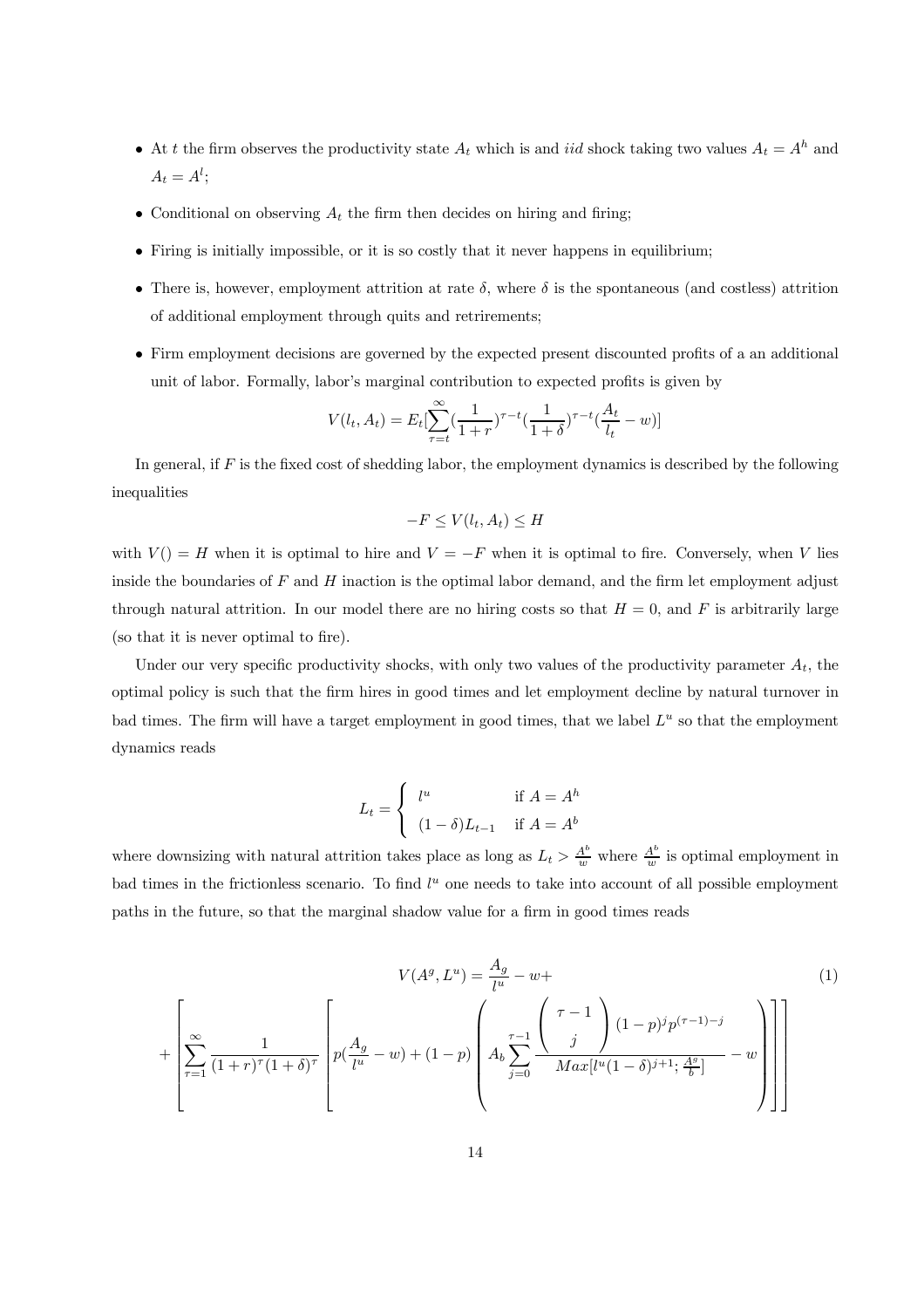where the value functions should be interpreted as follows. The first term on the right-hand-side is simply the current marginal profits, while the square brackets refer to the future expected profits. In each period, there is a probability p that the firm jumps back to the employment level  $l^u$  and a probability  $1 - p$  that business conditions be unfavourable. In the latter case, the firm let employment decline at rate  $\delta$ . Yet, the size of the marginal loss in that case depends on how long the firm has been experiencing an unfavorable business condition. The longer the spell, the longer the profit losses, and the Bernoulli distribution takes into account of all such possibilities. Finally, the max term in the denominator considers the possibility that the sequence of employment losses leads the firm to an employment level lower than the optimal employment in bad times.

Considering the probability of hitting the lower bar through attrition as infinitesimal, the previous expression reads

$$
V(A^g, l^u) = \frac{A_g}{l^u} - w + \left[ \sum_{\tau=1}^{\infty} \frac{1}{(1+\tau)^{\tau} (1+\delta)^{\tau}} \left[ \frac{A_g}{l^u} + \frac{A^b}{l^u} \frac{(1-p)}{(1-\delta)} \left( \frac{(1-p)}{(1-\delta)} + p \right)^{\tau} - w \right] \right]
$$

The value  $l^u$  is the solution to the equation

 $V(A^g, l^u)=0$ 

After few steps of algebra (see the appendix) and taking into account that

$$
\sum_{\tau=0}^{\infty} \frac{1}{(1+r)^{\tau} (1+\delta)^{\tau}} \left( \frac{(1-p)}{(1-\delta)} + p \right)^{\tau} = \frac{1}{1 - \frac{1-p\delta}{(1+r)(1+\delta)(1-\delta)}} \n\sum_{\tau=0}^{\infty} \frac{1}{(1+r)^{\tau} (1+\delta)^{\tau}} = \frac{1}{1 - \frac{1}{(1+r)(1+\delta)}}
$$

the optimal employment level in good times reads

$$
l^{u} = \frac{A_{g}(1-p) - \frac{(1-p)A^{b}}{(1-\delta)} + \frac{pA_{g}(1+\delta)(1+r)}{\delta+r+r\delta} + \frac{(1-p)A^{b}(1+\delta)(1+r)}{(1+\delta)(1+r)(1-\delta)-(1-p\delta)}}{\frac{w(1+\delta)(1+r)}{\delta+r+r\delta}}
$$

Three comparative static results follows

$$
\begin{array}{lcl}\n\frac{\partial l^u}{\partial w} & < & 0 \\
\frac{\partial l^u}{\partial r} & > & 0 \\
\frac{\partial l^u}{\partial \delta} & > & 0\n\end{array}
$$

The first result is obvious, and is consistent with any labor demand model (Hamermesh, 1996). The second and third results are more interesting but also not surprising. The larger the discount rate r, for given  $\delta$ , the lower the costs in terms of future profits associated to be stuck with a larger stock of employment, hence the larger employment in good times . Finally, the larger the attrition rate, for given interest rate, the faster is future job destruction in bad times, and the lower the cost associated to having a larger workforce in good times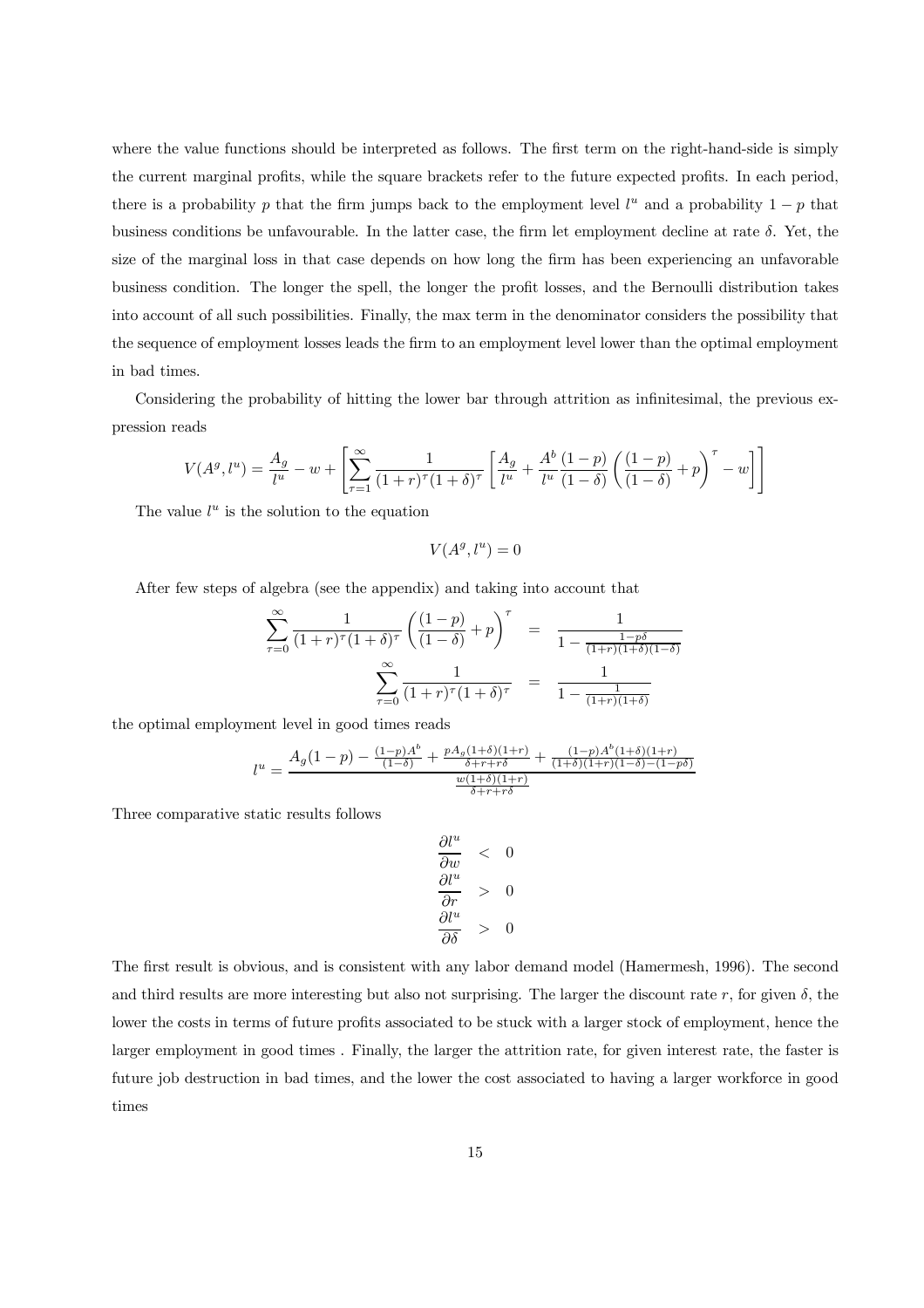

Figure 7: Optimal Employment in Good Times for Different Parameter Values

### 4.1 A Two-tier Regime in the Dynamic model

We now assume that at time  $t = T^*$  the firm can hire workers on a temporary basis, but it cannot fire the stock of permanent workers  $l^u$ . In good times the firm will hire workers on temporar contracts up to the point at which the marginal product is equal to the wage. In bad times, the firm will not use any temporary workers and will let permanent workers to decline at the attrition rate. The total stock of employment in this dual regime at any time  $t$  is given by

$$
l_t^{tot} = l_t^{temp} + l_t^{perm}
$$

where the permanent workers will decline at the attrition rate while the temporary workers will be used as a buffer stock so that

$$
l_t^{perm} = (1 - \delta)l_{t-1}^{perm}
$$

and

$$
l_t^{temp} = l_t^{temp} = \left\{ \begin{array}{cl} \frac{A^g}{w} - l_{t-1}^{perm} & \text{if } A = A^h \\ 0 & \text{if } A = A^l \end{array} \right.
$$

This transition dynamics will take place as long as the firm will reach a position in which the stock of permanent workers is identical to the frictionless employment level in good times, so that  $l_{t++k}^{perm} = \frac{A^b}{w}$ . From that point onwards, firm dynamics will be identical to a frictonless equilibrium.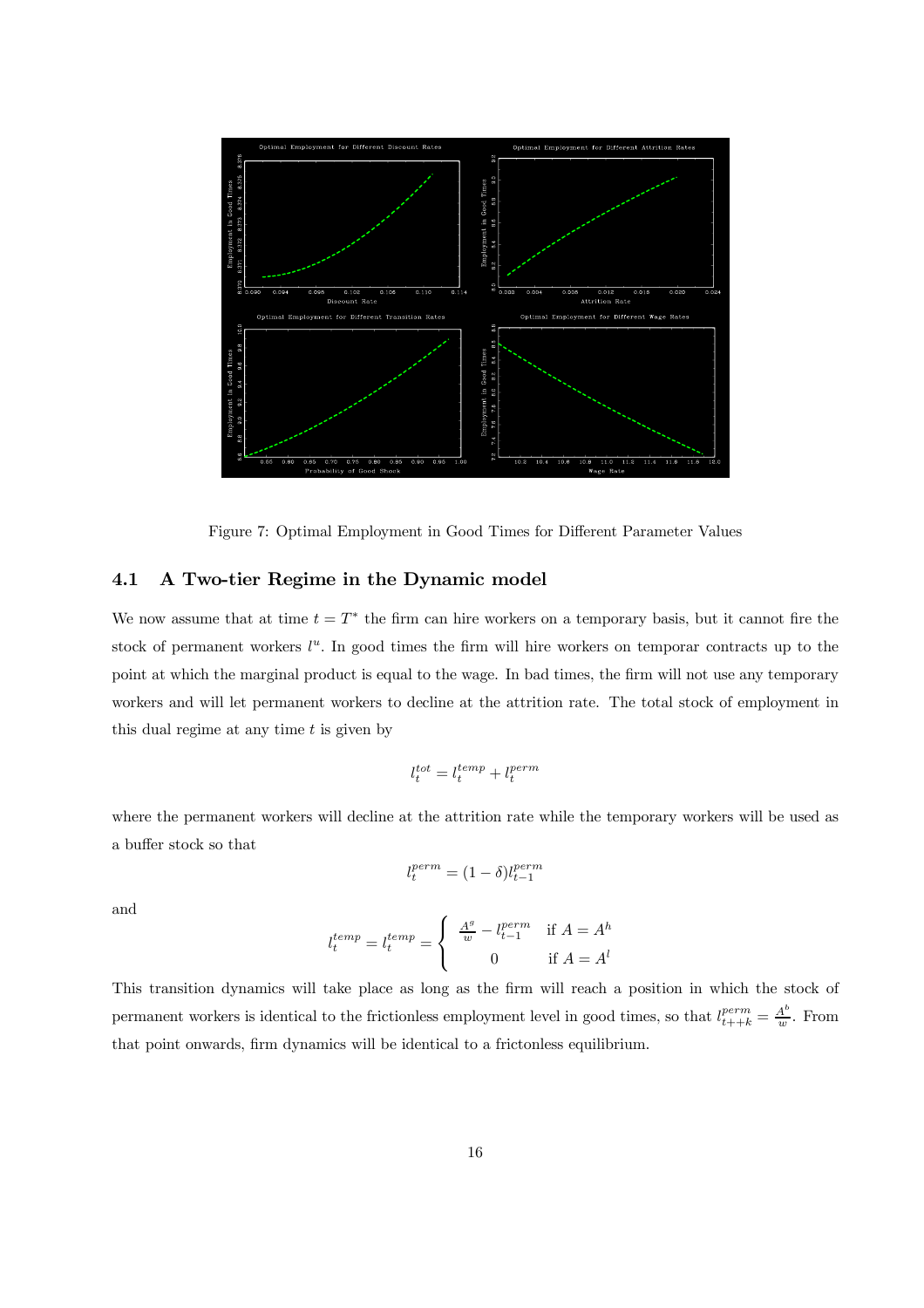#### 4.2 A Simulation of Firm Dynamics

We simulate the employment dynamics of firm employment over the transition from a rigid regime to a two tier regime. Our emphasis is on the effects of a two tier regime on total employment, temporary employment, and particularly on productivity and employment elasticity to output. The spirit of our simulations is simply to derive testable empirical implications. They are not truly calibrations of a model, which is partial equilibrium.

We consider a firm that starts out in the high productivity regime and whose employment dynamics is described by the dynamic model of the previous section. This is the rigid regime and no firing is allowed. After 30 periods, there is an unanticipated regime change, and temporary contracts are allowed. We call this regime the transition phase. Eventually, as the stock of insiders hired with a permanent contracts phase out by natural turnover, the firm enters the new regime.

In the simulations, we keep track of the dyanamic behaviour of total employment, average productivity, temporary employment, permanent employment. The time profile of a typical firm is described by Figures 8 and 9. In each figure the time profile of total employment, labor productivity, temporary employment and permanent employment is reported. While the time profile of temporary and permanent employment is fairly intuitive, the aim of the this exercise is to characterise the profile of total labor productivity. During the transition, total employment increases and average productivity falls. The opposite pattern takes place for the standard deviation. Wheras the standard deviation of employment increases, driven by hiring on temporary contracts, the standard deviation of labor productivity falls.

A more quantitative simulations is the one offered in Table 1, where we report summary statistics obtained by 100 iterations of the time profile described in Figures 8 and 9. The exercise offers implications as to the mean and standard deviation of employment and labor productivity in the aftermath of the introduction of a two tier regime

The following remark summarizes our main findings.

Remark 1 The transition from a rigid to a two tier regime features a honeymoon effect involving:

- A permanent reduction of the inaction region, hence of the share of firms not adjusting employment levels;
- A temporary positive effect on average employment, and an increase in its standard deviation;
- A temporary negative effect on average productivity, and a decline in its standard deviation;
- A temporary and permanent effect on profits.

The next section uses microdata from Italy to assess these empirical implications.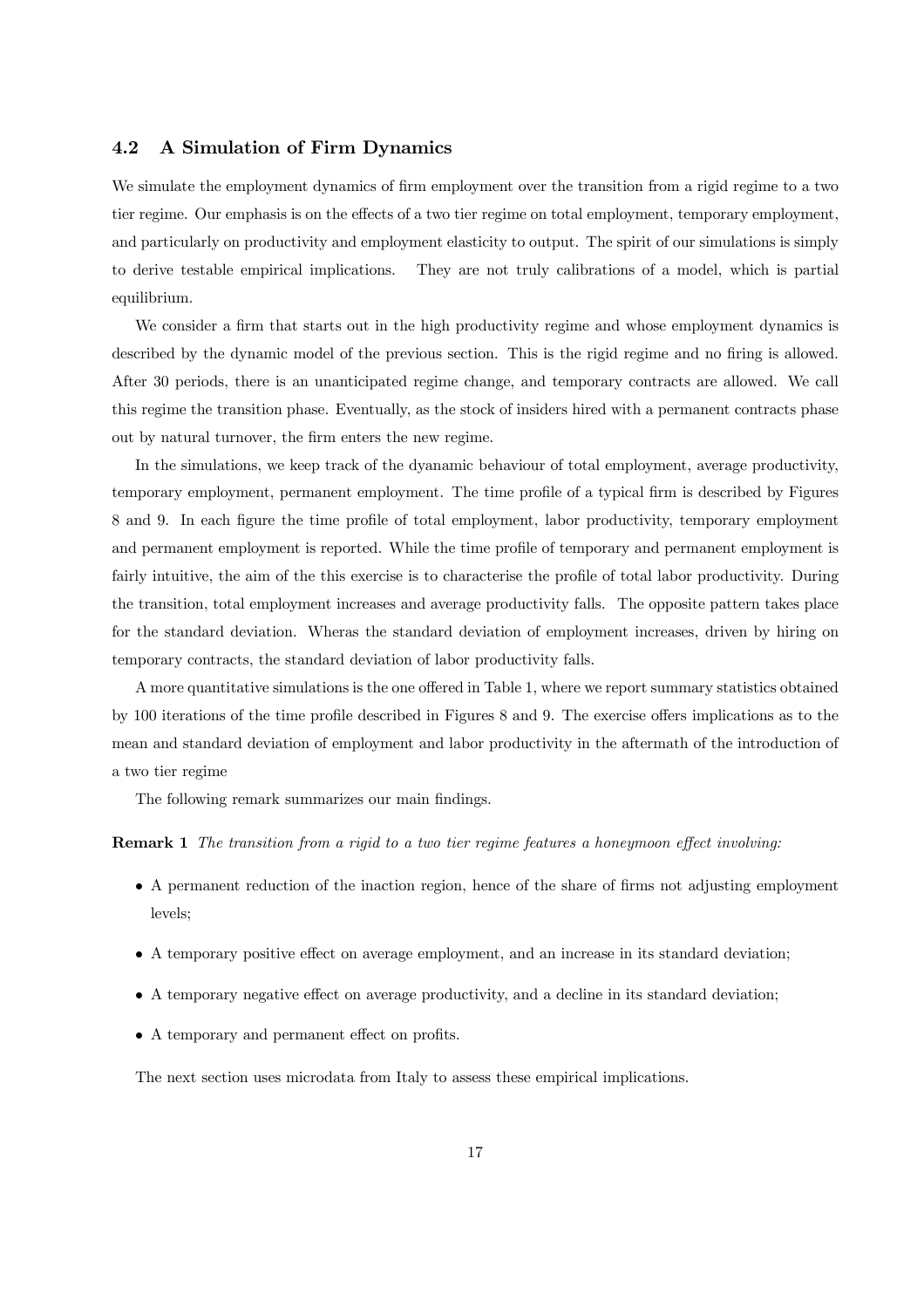

Figure 8: Firm dynamics with a two tier regime and negligible attrition



Figure 9: Firm employment dynamics with a two-tier regime and positive attrition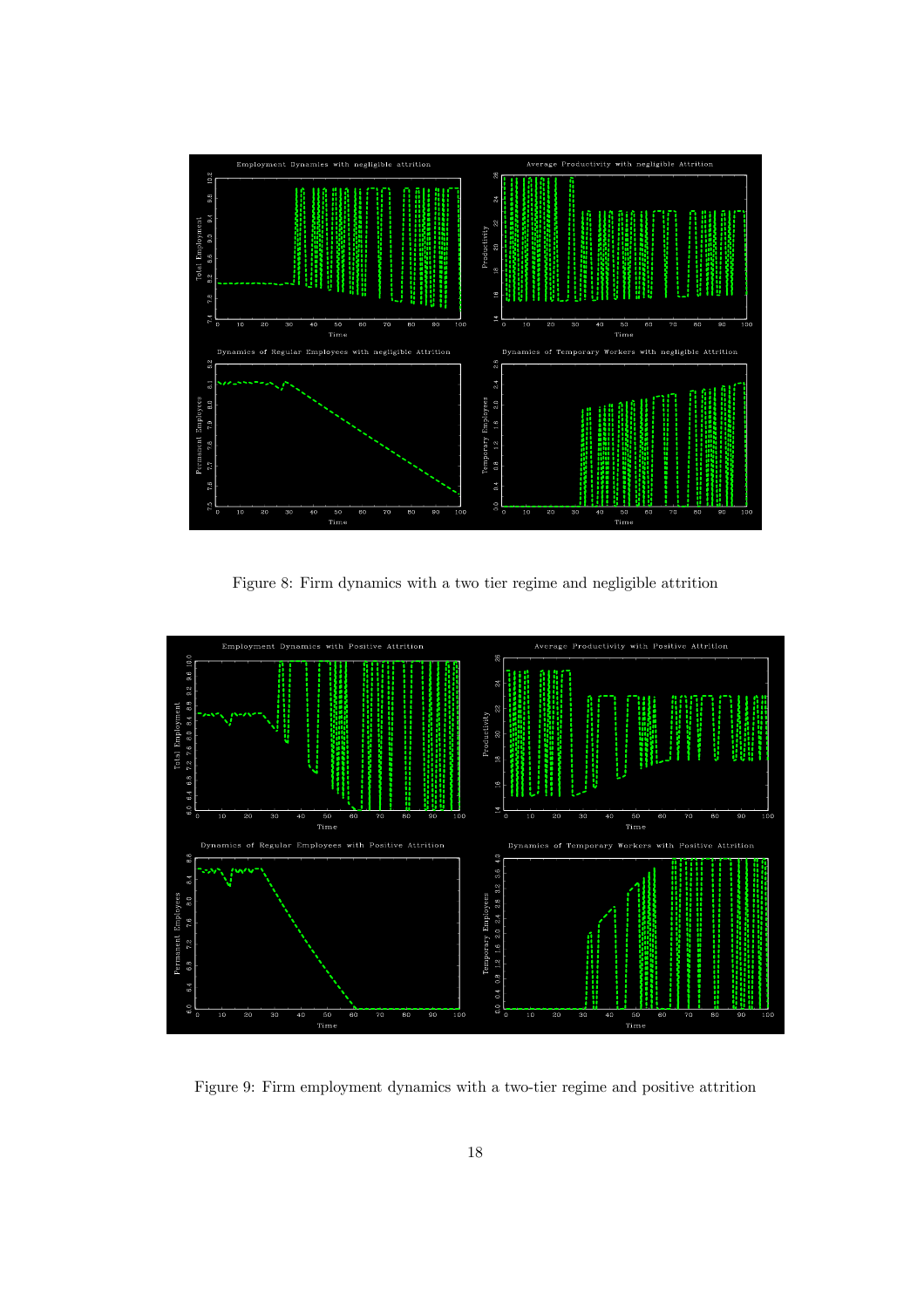|                                                                        | Employment | Productivity     | Employment       | Productivity |  |  |  |
|------------------------------------------------------------------------|------------|------------------|------------------|--------------|--|--|--|
|                                                                        |            | $\delta = 0.005$ | $\delta = 0.010$ |              |  |  |  |
| $Rigid \, \, \degree: \, \, mean$                                      | 8.31       | 20.62            | 8.53             | 20.35        |  |  |  |
| Right : st. dev.                                                       | (0.01)     | (0.79)           | (0.04)           | (0.87)       |  |  |  |
| $Transition$ <sup>b</sup>                                              | 8.55       | 19.83            | 8.61             | 19.81        |  |  |  |
| <i>Transition: st.dev.</i>                                             | (0.18)     | (0.39)           | (0.24)           | (0.56)       |  |  |  |
| New Regime <sup>c</sup>                                                | 7.96       | 20.42            | 8.04             | 20.53        |  |  |  |
| New Regime: st.dev.                                                    | (0.69)     | (0.88)           | (0.31)           | (0.40)       |  |  |  |
| Average results based on 100 iterations of 3 regimes                   |            |                  |                  |              |  |  |  |
| Parameters: $A_h$ 100.00; $A_l = 60.00$ ; $w = 10.00$ ; $p = 0.50$     |            |                  |                  |              |  |  |  |
| $(a)$ , No firing and permanent workers decline by attrition           |            |                  |                  |              |  |  |  |
| (b), Temporary Contracts Allowed                                       |            |                  |                  |              |  |  |  |
| $(c)$ , Pure two tier                                                  |            |                  |                  |              |  |  |  |
| Results based on 100 iterations of firm time profile over the 3 regime |            |                  |                  |              |  |  |  |
| Source: Authors' calculation                                           |            |                  |                  |              |  |  |  |

Table 1: Employment and Productivity Effectst

### 5 Back to the Data

These empirical implications of the model can be tested against firm-level data on Italy  $2$ . The data come from a survey administered by Capitalia since 1992 and covering roughly 4500 Italian firms with an average size of 263 employees. The questionnaire elicits information on the size and composition of the workforce, hires and separations, by educational attainment and by main contractual type. It is also matched to data on the firm's balance sheet, so that it is possible to obtain information on firm level value added and productivity. The survey was carried out at 3-years intervals, asking respondents (generally the head of the personnel of the firm) also for retrospective information on employment stocks and flows. Besides the repeated cross-sections, there is a smaller panel of roughly 850 firms, for which we have observations covering the entire period 1995-2000. Most of the ensuing analysis is concentrated on this panel as inferences from the cross-sectional sample are likely to be significantly affected by changes in the composition of the sample3 . Descriptive statistics for two cross-sectional samples (1995-7 and 1998-2000) and for the 1995-2000 panel are reported in Table ??. As can be seen, in the cross-sectional sample there are important variation in the average size of firms (declining over time, due to a higher coverage of small units, whose share increases from 27 to 40 per cent) and in the share of firms using temporary contracts (which are used mainly by large firms). We feel therefore reassured in carrying out our analysis by working on the 1995-2000 panel, having an average size of firms of roughly 150 employees (increasing over time) and with about one-fourth of units using temporary contracts both in 1995 and 2000.

The first implication that we want to test is that the Italian two-tier reform strategy should have reduced

<sup>&</sup>lt;sup>2</sup> See Lugaresi (.) for a detailed description of the database.

<sup>3</sup> There is, for instance, a very large variation in the average size of firms in the repeated cross-section. In the period 1992- 94, the average size is 243, in 1995- 97 it is 120, in 1998-2000 88 and in 2000-2003 144.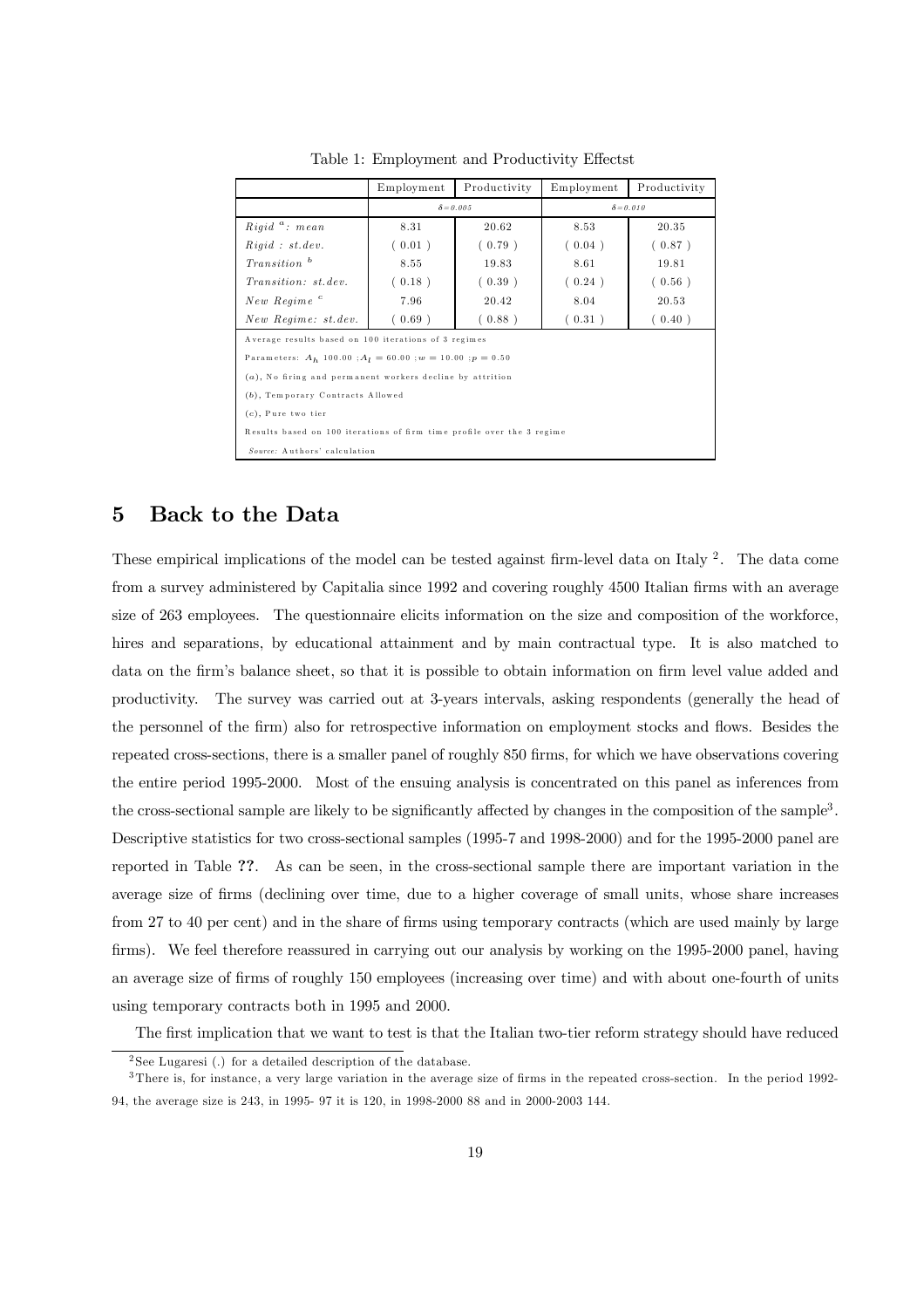|                                       | 1995-1997 | 1998-2000 | 1995-2000 | 1995-2000       |
|---------------------------------------|-----------|-----------|-----------|-----------------|
|                                       | Mean      | Mean      | Mean      | SD <sub>1</sub> |
| Variation in value added 1995-2000    | ٠         |           | 2,94      | 25,85           |
| Mean Temporary workers 1995-2000      |           |           | 4,10      | 19,57           |
| Firms Using Temporary Workers in 1995 | 22,99%    |           | 27,99%    |                 |
| Firms Using Temporary Workers in 2000 |           | 21,99%    | 24,49%    |                 |
| Firms ever Using Temporary Workers    | 31,22 %   | 25,30%    | 68,66%    |                 |
| <b>Traditional Sectors</b>            | 41,78%    | 52,22 %   | 51,31 %   |                 |
| Sectors with Scale Economies          | 27,62 %   | 18,14 %   | 18,51 %   |                 |
| <b>Specialized Sectors</b>            | 25,68%    | 24,34 %   | 26,68%    |                 |
| High/Technology Sectors               | 4.91 %    | 5,30 %    | 3.50 %    |                 |
| Average employment in 1995            | 112,78    |           | 143,12    | 315,74          |
| Average employment in 2000            |           | 87,75     | 159,29    | 364,37          |
| Firms with less than 21 Employees     | 27,15%    | 40,58%    | 17,35 %   |                 |
| Firms with 21 to 50 Employees         | 36,98 %   | 37,32 %   | 35,57%    |                 |
| Firms with 51 to 250 Employees        | 25,35%    | 15,45 %   | 32,80%    |                 |
| Firms with 251 to 500 Employees       | 5.92 %    | 3,82 %    | 8,16 %    |                 |
| Firms with more than 500 Employees    | 4,60 %    | 2,82 %    | 6,12%     |                 |
| Share of Unskilled Employees 1997     | 61,25%    |           | 59,08%    |                 |
| Share of Unskilled Employees 2000     | ٠         | 59,62%    | 53,05%    |                 |
| Firms observed                        | 4497      | 4680      | 686       |                 |

#### **Descriptive statistics from the Repeated Cross-Sections and from the Panel 1995-2000.**

#### Figure 10: Descriptive Statistics

the inaction region, that is, the percentage of firms keeping employment levels unchanged from year to year. Figure 11 plots the average yearly percentage of firms that did not increase or reduce their workforce by more than 2% in each year section. It is evident that inaction region fell in the aftermath of 1995, when temporary contracts began to be liberalized.

Our second implication is that average employment should increase whilst the cross-sectional standard deviation should decrease during the honeymoon. Figure 12 reproduces average employment levels of firms in the repeated cross-section. It also plots (dotted lines) one standard deviation above and below the sample means in each period. Both average employment and the standard deviation are increasing over time. Both observations are consistent with the model. <sup>4</sup> .

The third implication of the model has to do with the evolution of labor productivity. Our model predicts that i) average, firm-level, labor productivity should decline and ii) the cross-sectional dispersion of labor productivity levels should increase during the honeymoon. The continuous line in Figure ?? describes the evolution of the average value added per full-time worker<sup>5</sup> in the panel. The dotted lines depict one standard deviation above and below the sample means. There is no clear patterns in the overall sample. Nevertheless, when we distinguish between the dynamics of average productivity of those firms who used at least for one-year or never used temporary contracts, we observe (Figure ??) that average productivity is increasing more in firms who did not use temporary contracts then in those who did use it. Figure ?? also

<sup>&</sup>lt;sup>4</sup>The coefficient of variation (controlling for scale effects on the cross-sectional variation) is also increasing.

<sup>&</sup>lt;sup>5</sup>The pattern does not change if we measure the labor input in terms of headcounts.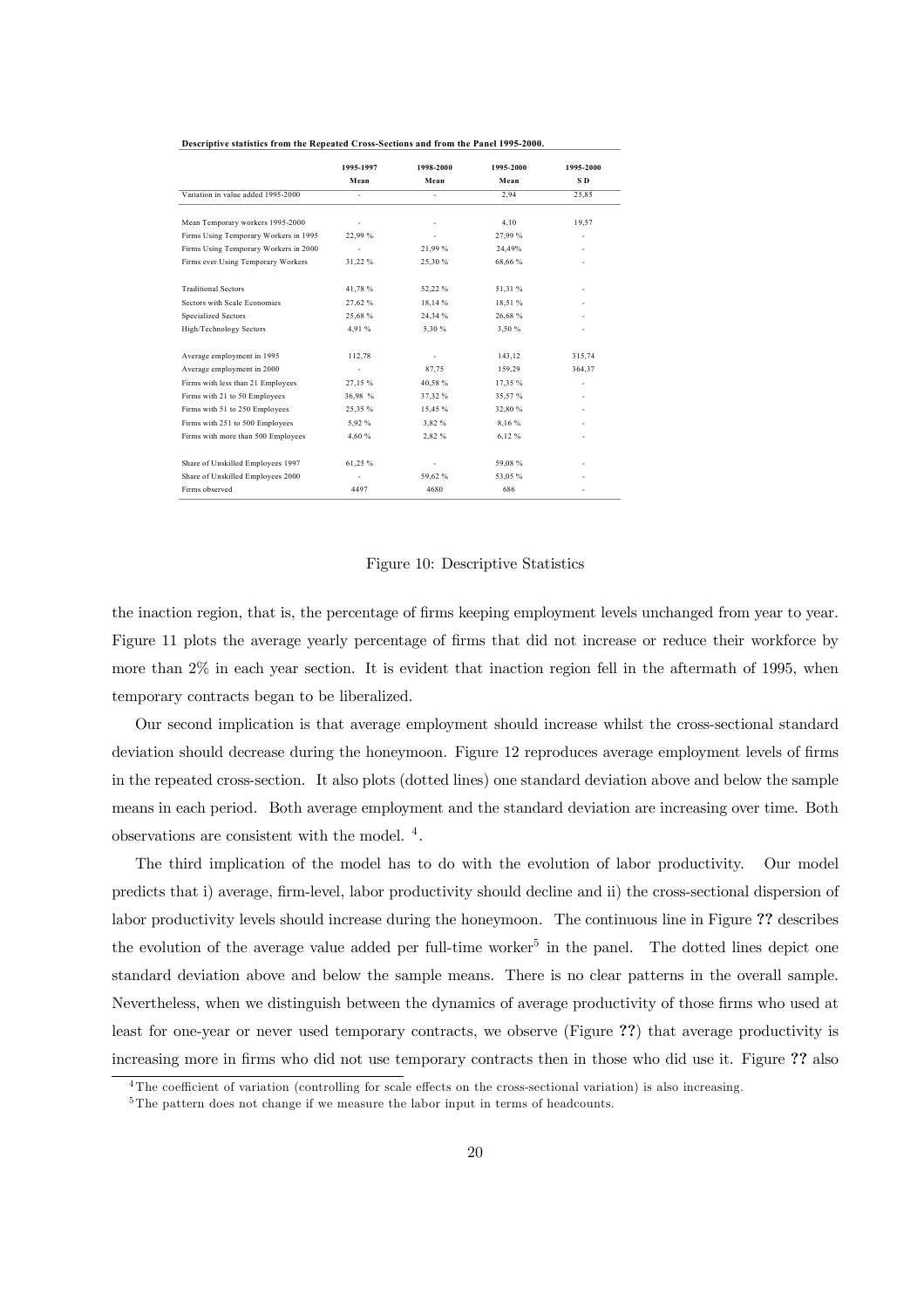

Figure 11: Percentage of Inactive Firms



Figure 12: Mean and Standard Deviation of Employment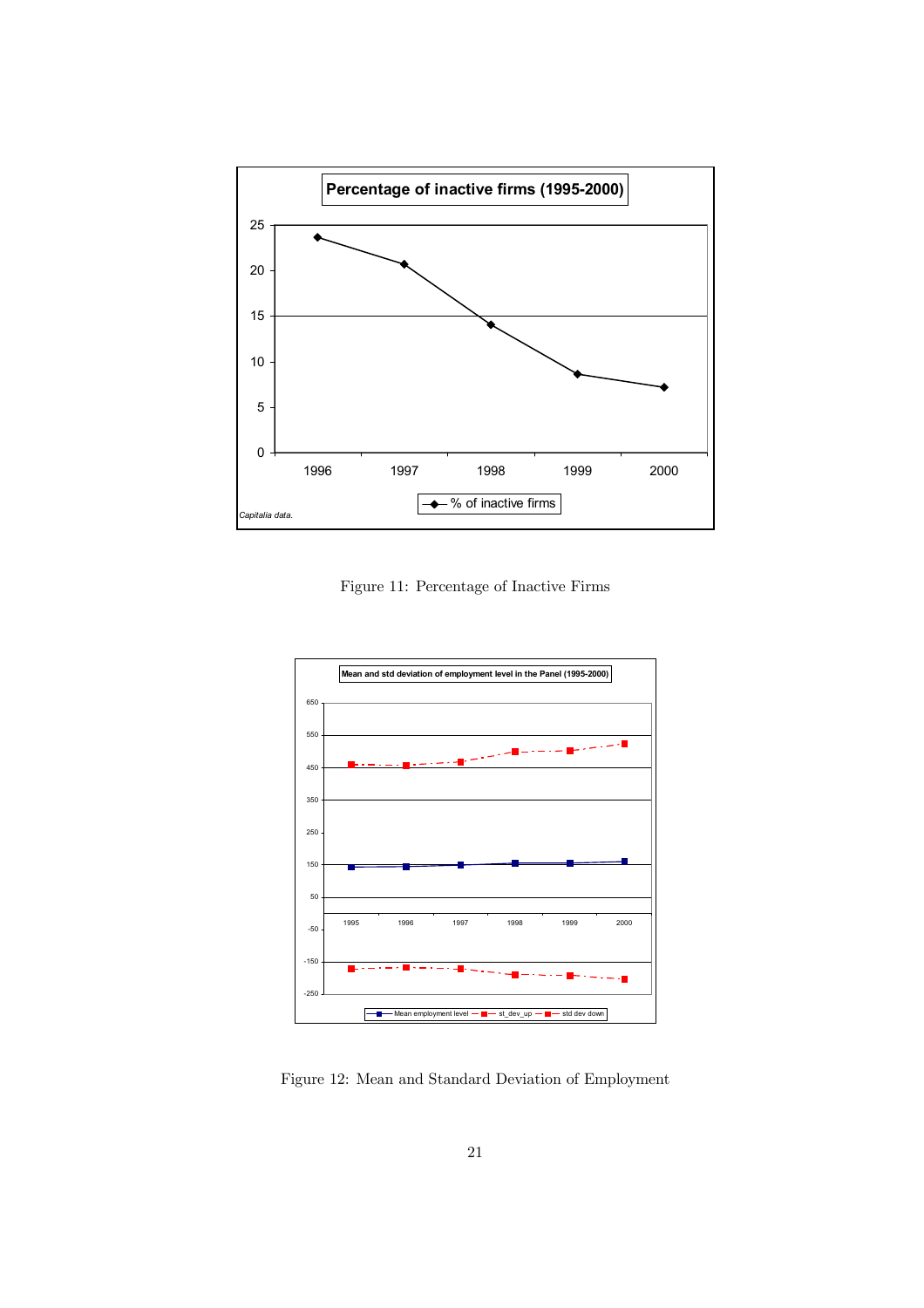shows that the standard deviation has a divergent pattern, with an increase in firm no using temps (left axis) and a marked reduction among firms using temporary contracts (right axis). These results are consistent with our theoretical perspectives.

The decline in labor productivity can be due to a variety of factors, including changes in the composition of the workforce, e.g., the entry of low-skilled workers, which could also have been favoured by the spread of flexible work contracts. A number of authors (including, e.g., Daveri, 2004) attributed the rather poor labor prosuctivity performance of Europe in the last decade, to compositional factors, such as inflows into employment of workers with low-educational attainments. As the dataset provides information on educational attainments of the workforce, it is possible to evaluate the role played by these competing explanations for declining labor productivity. Figure 16 displays the results of a regression where the dependent variable is the variation in labor productivity per worker and the explanatory variables include the firm-specific average number of fixed-term contracts in the total workforce, the number of workers with primary or lower levels of education as well as sectoral dummies, defined on the basis of the Pavitt classification.6 The coefficient for the stock of temporary workers is negative and statistically significant, while there is no significant effect of sectoral dummies or of the educational attainments of the workforce. The effect of temporary workers on productivity survives also when we include size specific dummies. It should be stressed that the negative effects of the spread of fixed-term contracts on labor productivity is a distinguishing implication of our model. Table 17 report the regressions in which the dependent variables are expressed in first differences rather than in levels. The results do not seem to change, suggesting that firms that used more fixed-term contracts experienced a larger decline in average productivity than the other firms in the sample. Although the fact that for some firms the use of fixed-term contracts was not an option, we are, of course, aware of the fact that TEMPORARY is itself an endogenous variable for several firms. Thus, our regressions should be interpreted as tests as to whether the correlation between labor productivity and use of fixed-term contracts survives under multivariate correlation analyses.

# 6 Conclusions

Existing models of EPL do not yield implications as to the effects of labor market reforms increasing flexibility only "at the margin", the dominant type of reforms of EPL occurred in European countries in the 1990s. In this paper we develop a dynamic labor demand model under uncertainty to analyse the effects of these two-tier labor market reforms on employment and labor productivity. We show that these reforms have a transitional "honeymoon", job creating effect, which contributes to explain the progress made by many countries, notably the Olive belt ones, towards the Lisbon employment target. We also find that labor

 $6$ THe number of observations in the Table with regressions is larger the number of observations in the summary statistics since the regressions use initial and final years only and have fewer missing values.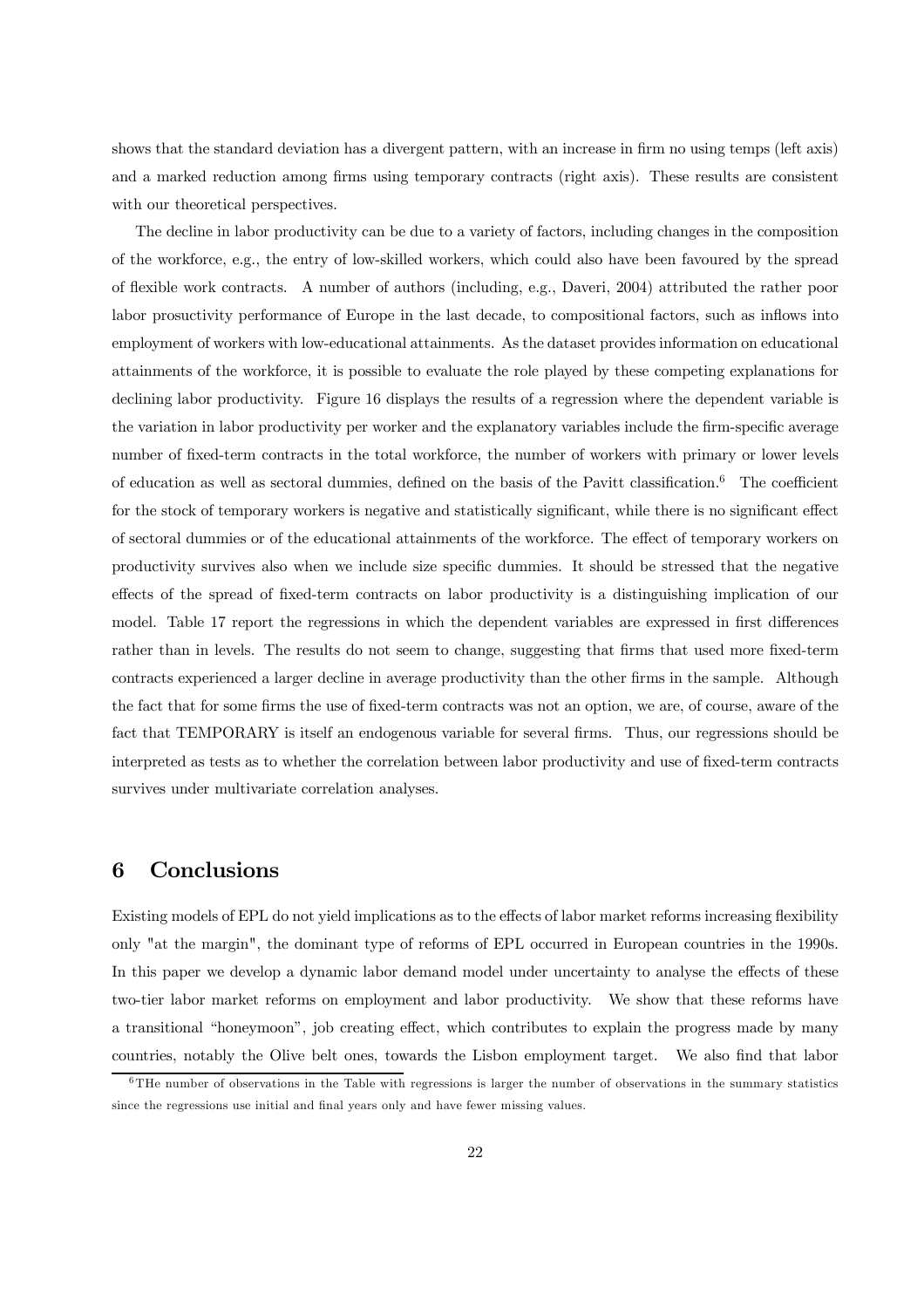

Figure 13: Mean and Standard Deviation of Value Added per Worker



Figure 14: Average Value Added for Firms Who used and did not used temporary contracts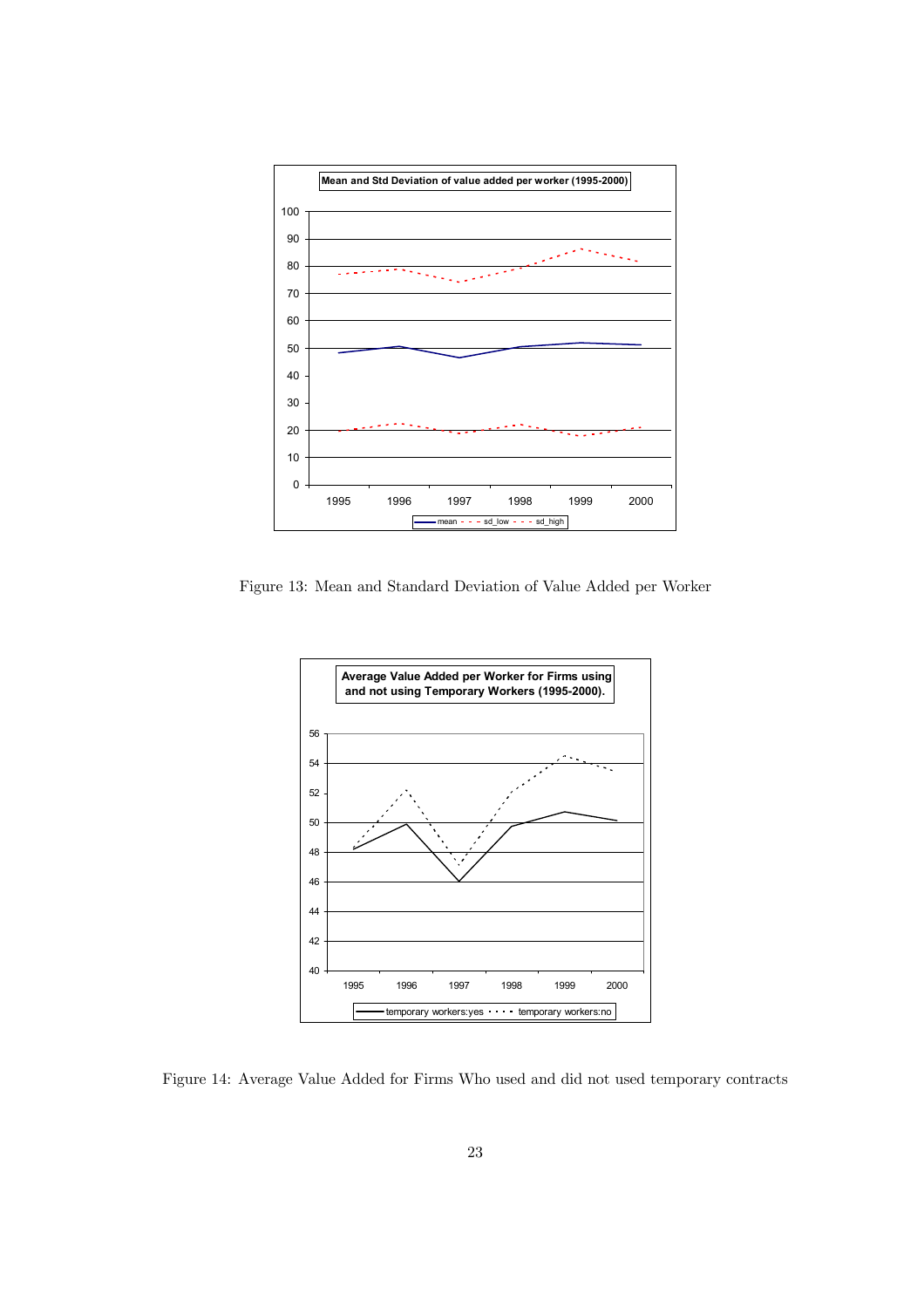

Figure 15: Standard Deviation of Value Added per Worker of Firms Who did use and did not use temporary contracts

|                  | Dependent: Change Value Added per Worker \1 |                |          |         |
|------------------|---------------------------------------------|----------------|----------|---------|
|                  |                                             |                | Ш        | IV      |
|                  |                                             |                |          |         |
| Temporary \2     | $-0,22$                                     | $-0.22$        | $-0.37$  | $-0,42$ |
|                  | 0,008                                       | 0.009          | 0        | 0       |
| Low Skills \3    | $-0.03$                                     | $-0.035$       | $-0.021$ | $-0,02$ |
|                  | 0.26                                        | 0.27           | 0.5      | 0,49    |
| $Investment \$   |                                             |                |          | 0.01    |
|                  |                                             |                |          | 0,91    |
| Sectoral Dummies | NO.                                         | YES            | YES      | YES     |
|                  |                                             |                |          |         |
|                  |                                             |                |          |         |
| Size Dummies     | NO.                                         | N <sub>O</sub> | YES      | YES     |
|                  |                                             |                |          |         |
| $R^0$            | 0,013                                       | 0,014          | 0,04     | 0.053   |
| Observations     | 843                                         | 843            | 843      | 630     |

Changes in Labour Productivity and Tem porary W orker: 1996-2000

\1 Change in Value Added per worker

\2 Tem porary W orkers Between 1996 and 2000

\3 Low Skill W orkers Between 1997 and 2000

\4 Real investim ent between 1996 and 2000

Figure 16: Changes in Labor Productivity and Temporary Workers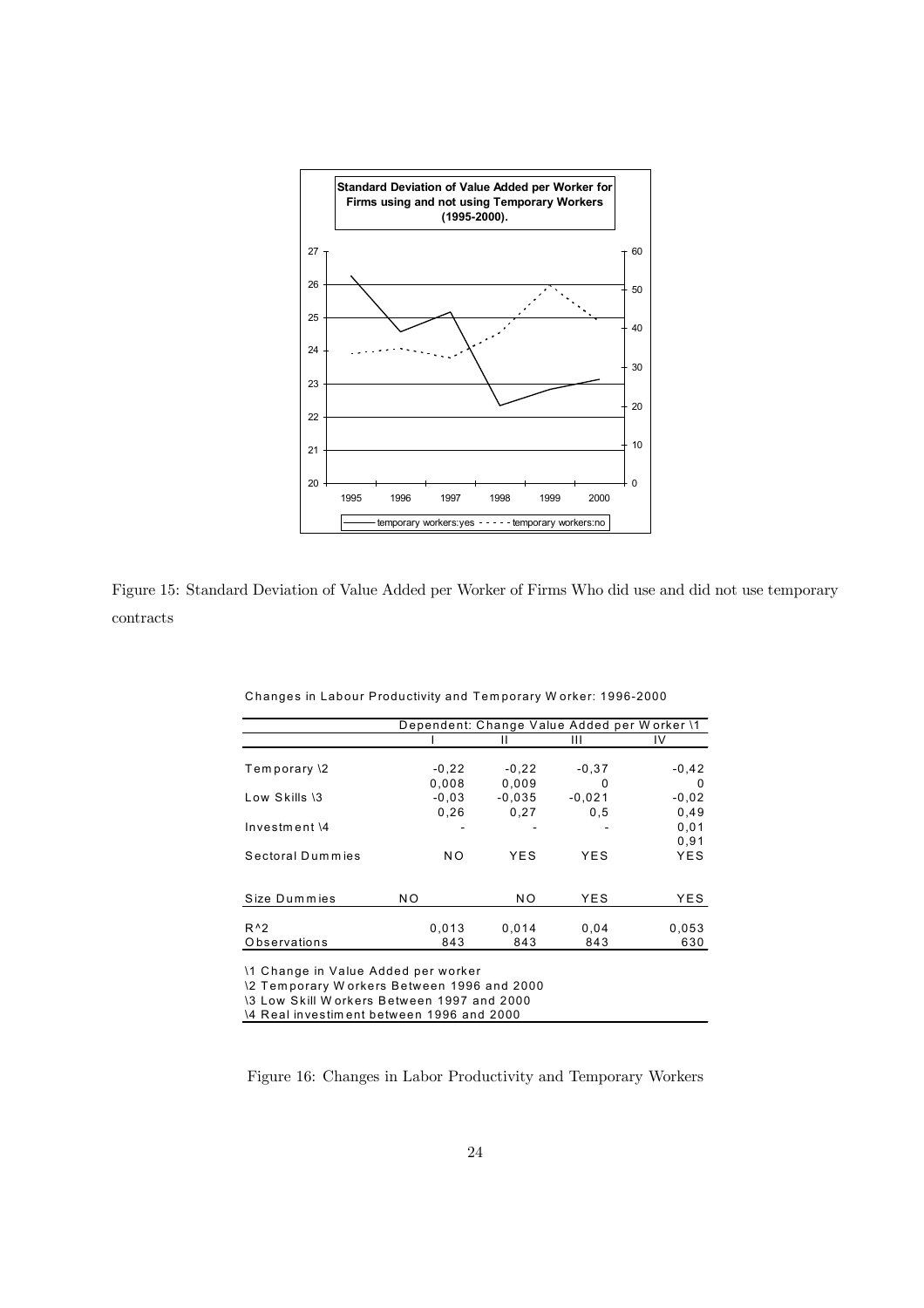|                                     | Dependent: Change Value Added per Worker \1 |          |            |         |            |          |            |          |
|-------------------------------------|---------------------------------------------|----------|------------|---------|------------|----------|------------|----------|
|                                     |                                             |          |            | Ш       |            | Ш        |            | IV       |
| Change Temporary \2                 |                                             | $-0,26$  |            | $-0,27$ |            | $-0,25$  |            | $-0,3$   |
|                                     |                                             | 0,07     |            | 0       |            | 0,001    |            | 0,001    |
| Change Low Skills \3                |                                             | $-0,013$ |            | $-0,01$ |            | $-0,009$ |            | $-0,01$  |
|                                     |                                             | 0,52     |            | 0,5     |            | 0,6      |            | 0,6      |
| ChangeInvestment \4                 |                                             |          |            |         |            |          |            | $-0,001$ |
|                                     |                                             |          |            |         |            |          |            | 0,7      |
| <b>Sectoral Dummies</b>             | NO.                                         |          | <b>YES</b> |         | <b>YES</b> |          | <b>YES</b> |          |
|                                     |                                             |          |            |         |            |          |            |          |
| <b>Size Dummies</b>                 | <b>NO</b>                                   |          | NΟ         |         | <b>YES</b> |          | <b>YES</b> |          |
|                                     |                                             |          |            |         |            |          |            |          |
| $R^2$                               |                                             | 0,013    |            | 0,018   |            | 0,03     |            | 0,043    |
| Observations                        |                                             | 843      |            | 843     |            | 843      |            | 677      |
| 11 Change in Value Added per worker |                                             |          |            |         |            |          |            |          |

\2 Change in Temporary Workers Between 1996 and 2000

\3 Change in Low Skill Workers Between 1997 and 2000 \4 Change in real investiment between 1996 and 2000

Figure 17: Changes in Labor Productivity and Changes in Temporary Workers

productivity should decline during this transition and obtain other empirical implications as to the crosssectional and time-series variation of productivity and employment, which are tested against firm-level data on Italy.

The implications of the model are supported by our analysis. If policymakers takes it seriously, they should be aware that this honeymoon cannot go on for ever and that other reforms are needed if they want to make further progress towards Lisbon.

# 7 References

Bentolila, S. and Dolado, J. (1994): labor Flexibility and Wages: Lessons from Spain, Economic Policy, n.18, 55-99.

Bertola, G. (1990): Job Security Employment and Wages, European Economic Review, 851-866.

Blanchard, O. and A. Landier (2002) "The Perverse Effects of Partial labor Market Reform : Fixed-Term Contracts in France", The Economic Journal, 112, F214-244.

Cahuc, Pierre and Fabien Postel-Vinay (2002) "Temporary Jobs, Employment Protection and Labor Market Performance", Labour Economics, (9)1 pp. 63-91

Garibaldi, P. (2006) Personnel Economics in Imperfect labor Markets, Oxford: Oxford University Press,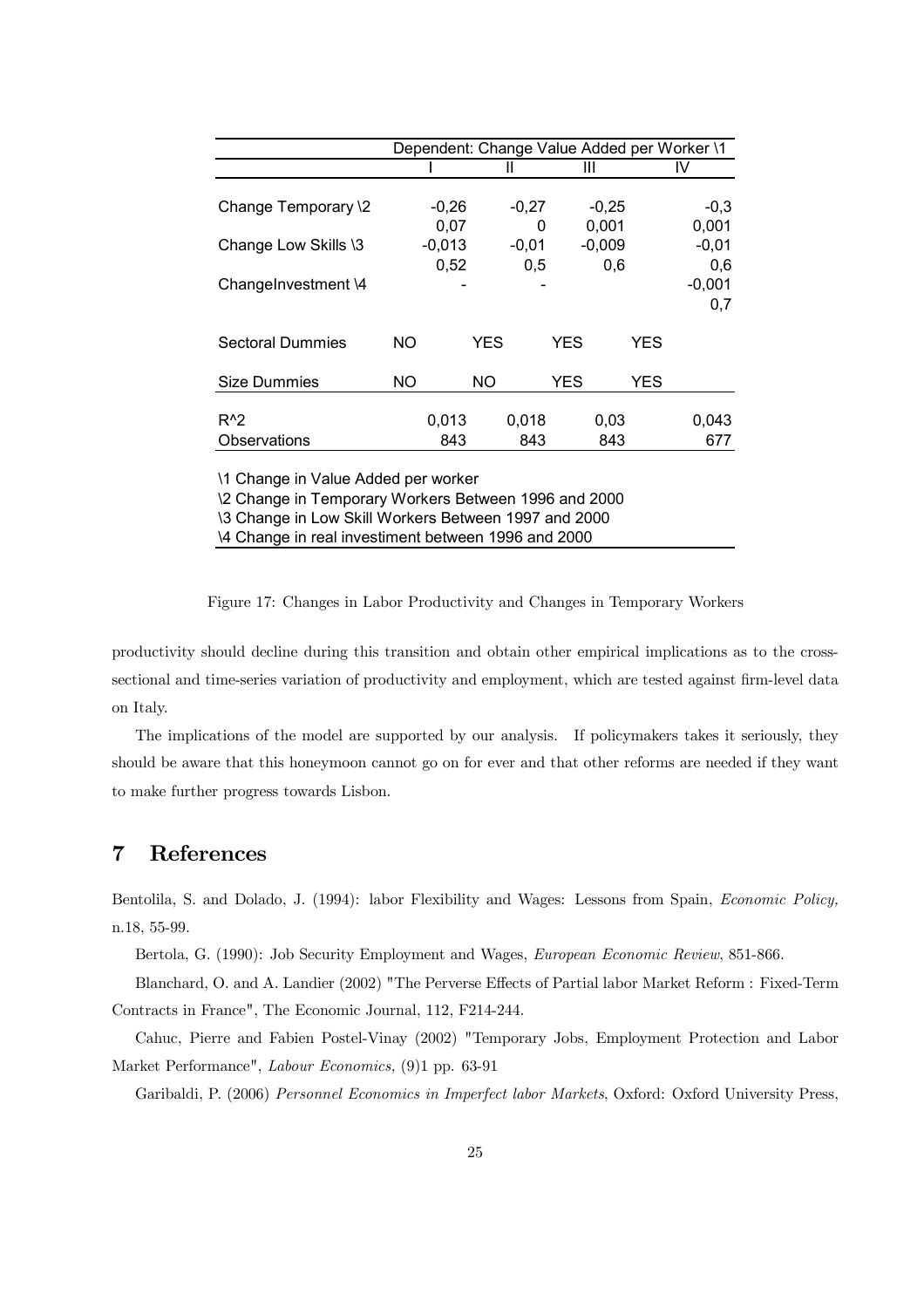forthcoming.

Hamermesh, D. (1996) Labor Demand, Princeton University Press.

OECD (2004) Employment Outlook, Paris.

Saint-Paul, G. (1997) Dual Labor Markets: A Macroeconomic Perspective, MIT Press.

Schivardi, F. (2000), 'Labor Market Rigidities, Unemployment and Growth', Giornale degli economisti e annali di economia, 115—41.

Wasmer, E. (1998), Temporary Contracts and the Emergence of Dualism, Economic Journal

# 8 Annex 1: The Formal Derivation of the Buffer Stock Model

The firm choose  $l^{temp}$  so that

$$
\Pi = p[A_H \log(l^{perm} + l^{temp}) - w(l^{perm} + l^{temp})] + (1-p)[A_L \log l^{perm} - wl^{perm}].
$$
  
s.t. 
$$
l^{perm} = \frac{(1-p)A_L + pA_H}{w}
$$

The first order conditions are

$$
\frac{\partial \Pi}{\partial l^{temp}} = 0 \qquad \frac{pA_h}{l^{perm} + l^{temp}} = w
$$

So that

$$
l^{temp} = \frac{A_h}{w} - l^{perm}
$$

$$
l^{temp} = \frac{(1-p)(A^h - A^l)}{w}
$$

while substituting this into the first equation

$$
\frac{pA_h}{L^{perm} + L^{temp}} + \frac{(1-p)A_l}{L^{perm}} = w
$$

$$
pw + \frac{(1-p)A_l}{L^{perm}} = w
$$

$$
L^{perm} = \frac{A_l}{w}
$$

so that substituting the expression for  $L^{perm}$  we get

$$
L^{perm} + L^{temp} = \frac{A_h}{w}
$$

$$
L^{temp} = \frac{A_h - A_l}{w}
$$

Considering the probability of hitting the lower bar through attrition as infinitesimal, the previous expression reads

$$
V(A^g, l^u) = \frac{A_g}{l^u} - w + \left[ \sum_{\tau=1}^{\infty} \frac{1}{(1+r)^{\tau} (1+\delta)^{\tau}} \left[ \frac{A_g}{l^u} + \frac{A^b}{l^u} \frac{(1-p)}{(1-\delta)} \left( \frac{(1-p)}{(1-\delta)} + p \right)^{\tau} - w \right] \right]
$$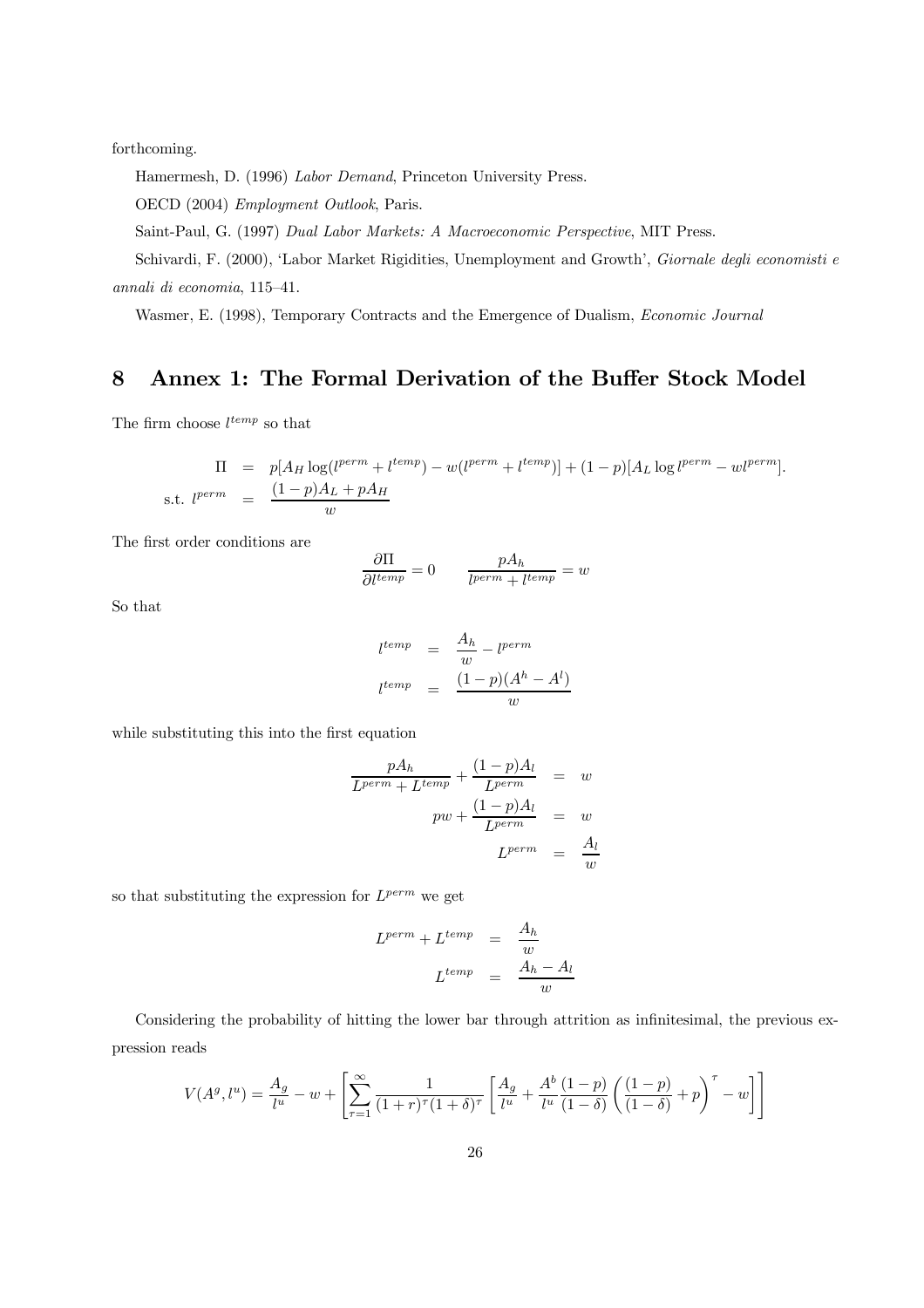The value  $l^u$  is the solution to the equation

$$
V(A^g, l^u) = 0
$$

Some math for the appendix

$$
\frac{A_g}{l^u} + \sum_{\tau=1}^{\infty} \frac{1}{(1+r)^{\tau} (1+\delta)^{\tau}} \frac{p A_g}{l^u} + \frac{(1-p)}{(1-\delta)} \frac{A^b}{l^u} \sum_{\tau=0}^{\infty} \frac{1}{(1+r)^{\tau} (1+\delta)^{\tau}} \left(\frac{(1-p)}{(1-\delta)} + p\right)^{\tau} - \frac{(1-p)}{(1-\delta)} \frac{A^b}{l^u} = \sum_{\tau=0}^{\infty} \frac{1}{(1+r)^{\tau} (1+\delta)^{\tau}} w
$$

Adding and substracting  $\frac{pA_g}{l^u}$  and  $\frac{(1-p)A^b}{(1-\delta)l^u}$  the problem becomes

$$
\frac{A_g(1-p)}{l^u} + \frac{pA_g}{l^u} \sum_{\tau=0}^{\infty} \frac{1}{(1+r)^{\tau}(1+\delta)^{\tau}} + \frac{(1-p)A^b}{(1-\delta)l^u} \sum_{\tau=0}^{\infty} \frac{1}{(1+r)^{\tau}(1+\delta)^{\tau}} \left(\frac{(1-p)}{(1-\delta)} + p\right)^{\tau} - \frac{(1-p)A^b}{(1-\delta)l^u} = \sum_{\tau=0}^{\infty} \frac{1}{(1+r)^{\tau}(1+\delta)^{\tau}}
$$

Since all series converge, we have that

$$
\sum_{\tau=0}^{\infty} \frac{1}{(1+r)^{\tau} (1+\delta)^{\tau}} \left( \frac{(1-p)}{(1-\delta)} + p \right)^{\tau} = \frac{1}{1 - \frac{1-p\delta}{(1+r)(1+\delta)(1-\delta)}} \n\sum_{\tau=0}^{\infty} \frac{1}{(1+r)^{\tau} (1+\delta)^{\tau}} = \frac{1}{1 - \frac{1}{(1+r)(1+\delta)}}
$$

and the key equation becomes

$$
\frac{A_g(1-p)}{l^u} - \frac{(1-p)A^b}{(1-\delta)l^u} + \frac{pA_g}{l^u}\frac{(1+\delta)(1+r)}{\delta + r + r\delta} + \frac{(1-p)A^b}{l^u}\frac{(1+\delta)(1+r)}{(1+\delta)(1+r)(1-\delta) - (1-p\delta)} = \frac{w(1+\delta)(1+r)}{\delta + r + r\delta}
$$

so that the optimal employment in good times reads

$$
l^{u} = \frac{A_g(1-p) - \frac{(1-p)A^b}{(1-\delta)} + \frac{pA_g(1+\delta)(1+r)}{\delta+r+r\delta} + \frac{(1-p)A^b(1+\delta)(1+r)}{(1+\delta)(1+r)(1-\delta)-(1-p\delta)}}{\frac{w(1+\delta)(1+r)}{\delta+r+r\delta}}
$$

# 9 Annex 2: Rolling Apparent Employment to Output Elasticities

The table below reproduces the rolling apparent elasticity of employment to output in the reform countries. In particular  $\eta_t = \frac{(E_t - E_0)/E_0}{(Y_t - Y_0)/Y_o}$  where E denotes total employment and Y real GDP while the subscript 0 the initial year if the pre-reform and post-reform periods. To give an example, in Belgium, the apparent elasticity for 1994 is defined as  $\eta_{1964} = \frac{(E_{1964} - E_{1986})/E_{1986}}{(Y_{1964} - Y_{1986})/Y_{1986}}$  while the elasticity in the year 2000 is  $\eta_{2000} =$  $\frac{(E_{2000}-E_{1997})/E_{1997}}{(V_{2000}-V_{1907})/V_{1907}}$  $(Y_{2000}-Y_{1997})/Y_{1997}$